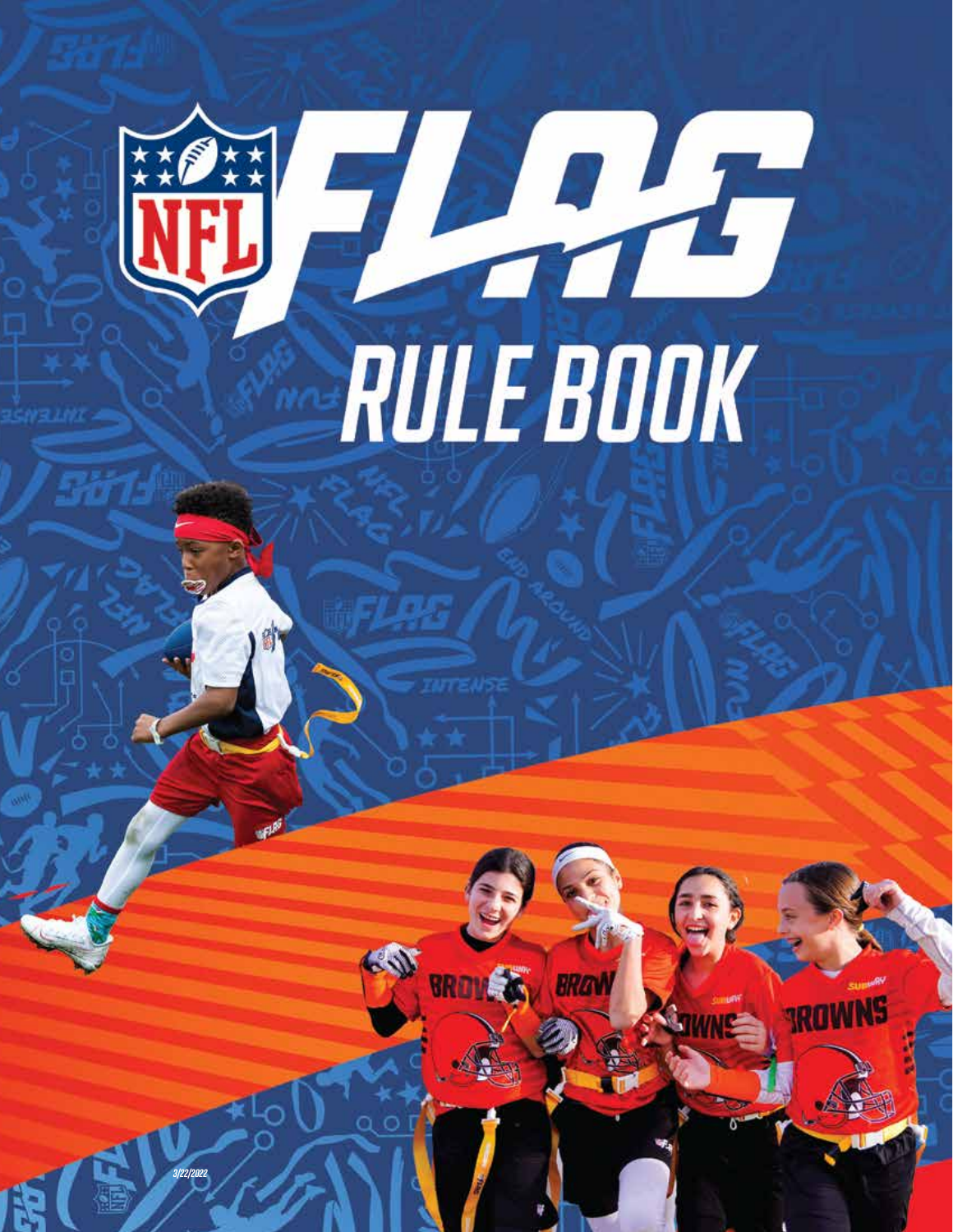

# **TABLE OF CONTENTS**



### **NFL FLAG RULES:**

| I. Game<br>$\begin{minipage}{0.5\textwidth} \begin{tabular}{ c c c c c } \hline \multicolumn{1}{ c }{0.5\textwidth} \begin{tabular}{ c c c } \hline \multicolumn{1}{ c }{0.5\textwidth} \begin{tabular}{ c c c } \hline \multicolumn{1}{ c }{0.5\textwidth} \begin{tabular}{ c c c } \hline \multicolumn{1}{ c }{0.5\textwidth} \begin{tabular}{ c c c } \hline \multicolumn{1}{ c }{0.5\textwidth} \begin{tabular}{ c c c } \hline \multicolumn{1}{ c $ | 3              |
|----------------------------------------------------------------------------------------------------------------------------------------------------------------------------------------------------------------------------------------------------------------------------------------------------------------------------------------------------------------------------------------------------------------------------------------------------------|----------------|
|                                                                                                                                                                                                                                                                                                                                                                                                                                                          | $\overline{4}$ |
|                                                                                                                                                                                                                                                                                                                                                                                                                                                          | 5              |
|                                                                                                                                                                                                                                                                                                                                                                                                                                                          | 6              |
|                                                                                                                                                                                                                                                                                                                                                                                                                                                          | $\overline{7}$ |
|                                                                                                                                                                                                                                                                                                                                                                                                                                                          | 8              |
|                                                                                                                                                                                                                                                                                                                                                                                                                                                          | 8              |
|                                                                                                                                                                                                                                                                                                                                                                                                                                                          | 9              |
|                                                                                                                                                                                                                                                                                                                                                                                                                                                          | 10             |
|                                                                                                                                                                                                                                                                                                                                                                                                                                                          | 11             |
|                                                                                                                                                                                                                                                                                                                                                                                                                                                          | 11             |
|                                                                                                                                                                                                                                                                                                                                                                                                                                                          | 12             |
|                                                                                                                                                                                                                                                                                                                                                                                                                                                          | 13             |
| XV. Formations                                                                                                                                                                                                                                                                                                                                                                                                                                           | 14             |
|                                                                                                                                                                                                                                                                                                                                                                                                                                                          | 14             |
|                                                                                                                                                                                                                                                                                                                                                                                                                                                          | 15             |
| i. General                                                                                                                                                                                                                                                                                                                                                                                                                                               |                |
| ii. Spot Fouls                                                                                                                                                                                                                                                                                                                                                                                                                                           |                |
| iii. Defensive Penalties                                                                                                                                                                                                                                                                                                                                                                                                                                 |                |
| iv. Offensive Penalties                                                                                                                                                                                                                                                                                                                                                                                                                                  |                |
|                                                                                                                                                                                                                                                                                                                                                                                                                                                          | 16             |
| <b>TOURNAMENT GUIDELINES:</b>                                                                                                                                                                                                                                                                                                                                                                                                                            |                |
|                                                                                                                                                                                                                                                                                                                                                                                                                                                          |                |
| I. Format                                                                                                                                                                                                                                                                                                                                                                                                                                                | 20             |
|                                                                                                                                                                                                                                                                                                                                                                                                                                                          | 20             |
|                                                                                                                                                                                                                                                                                                                                                                                                                                                          | 21             |
| IV. Rosters                                                                                                                                                                                                                                                                                                                                                                                                                                              | 21             |
| V. Pool Play                                                                                                                                                                                                                                                                                                                                                                                                                                             | 22             |
|                                                                                                                                                                                                                                                                                                                                                                                                                                                          |                |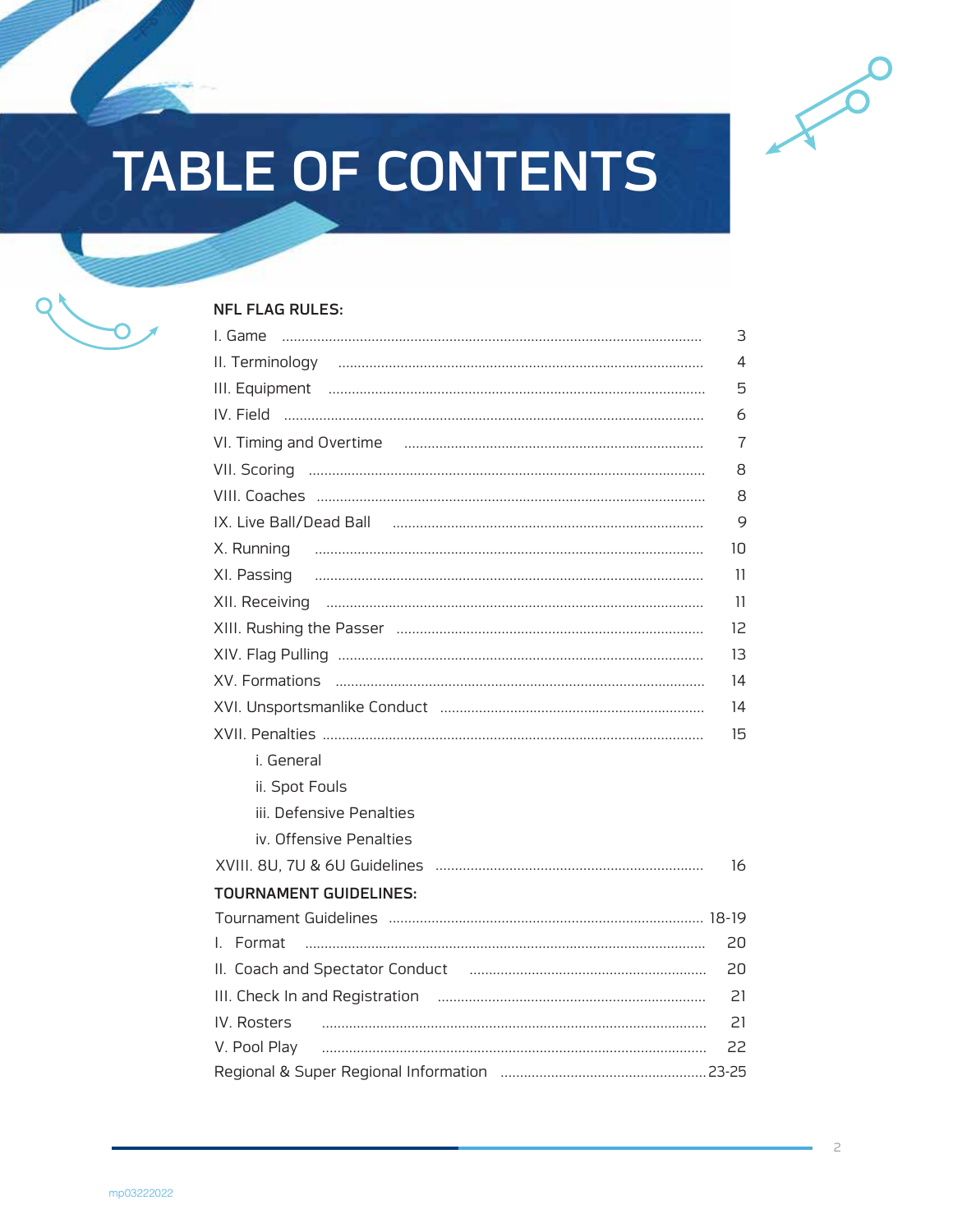

# I. Game

- 1. At the start of each game, captains from both teams meet at midfield for the coin toss to determine who starts with the ball. The visiting team calls the toss.
- 2. The winner of the coin toss has the choice of offense or defense. The loser of the coin toss has the choice of direction. Possession changes to start the second half to the team that started the game on defense.
- 3. The offensive team takes possession of the ball at its 5-yard line and has four (4) downs to cross midfield. Once a team crosses midfield, it has three (3) downs to score a touchdown.
	- a. If the offensive team fails to cross midfield, on 3 downs, and elect to "punt" on 4th down, possession of the ball changes and the opposition starts its drive from its own 5-yard line. If the offensive team goes for it on 4th down and does not cross field, the opposing team will start its possession from the spot.
	- b. Offensive Teams MUST declare 4th down intent; "Play or Punt", when asked by the referee and prior to the 'Ready for Play'.
	- c. Teams may use a timeout only to change the declaration of "Play" at any time prior to the expiration of the play clock.
	- d. If the declaration is "Punt" the ball changes possession and will be placed at the opposing Team's 5-yard line, 1st down, with **NO** option to change the declaration.
	- e. If the offense fails to score, after crossing midfield the ball changes possession and the new offensive Team starts at its 5-yard line
- 4. Teams change sides after the first half. Possession changes to the team that started the game on defense.



6 3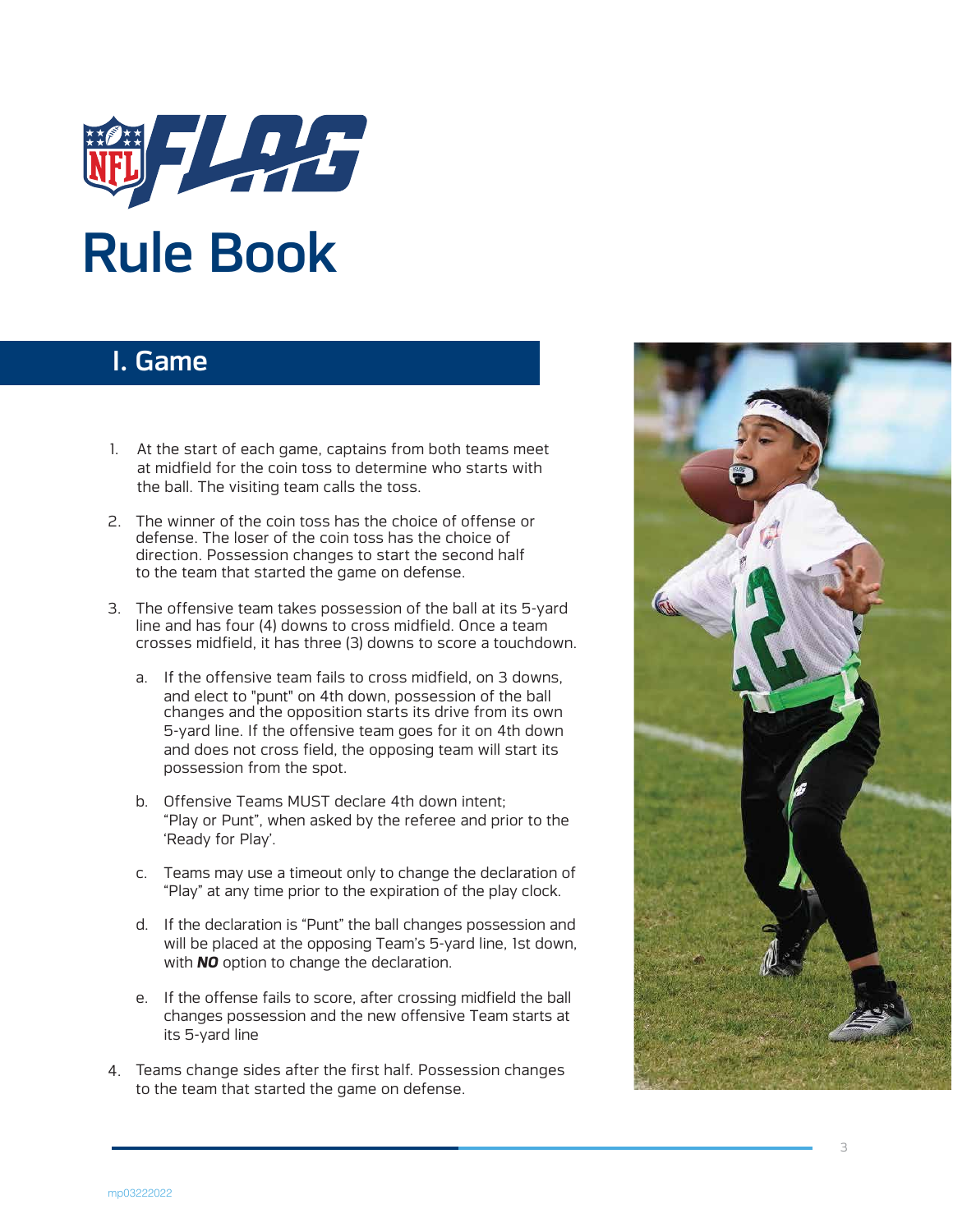# II. Terminology

| <b>Boundary Lines</b>             | The outer perimeter lines around the field. They include the sidelines<br>and back of the end zone lines.                                                                                                              |
|-----------------------------------|------------------------------------------------------------------------------------------------------------------------------------------------------------------------------------------------------------------------|
| Line of Scrimmage                 | (LOS) an imaginary line running through the point of the football and<br>across the width of the field.                                                                                                                |
| Line-to-Gain                      | The line the offense must pass to get a first down or score.                                                                                                                                                           |
| <b>Rush Line</b>                  | An imaginary line running across the width of the field seven yards<br>(into the defensive side) from the line of scrimmage.                                                                                           |
| <b>Offense</b>                    | The team with possession of the ball.                                                                                                                                                                                  |
| <b>Defense</b>                    | The team opposing the offense to prevent it from advancing the ball.                                                                                                                                                   |
| <b>Passer</b>                     | The offensive player that throws the ball and may or may not be the<br>quarterback.                                                                                                                                    |
| <b>Rusher</b>                     | The defensive player assigned to rush the quarterback to prevent<br>him/ her from passing the ball by pulling his/her flags or by blocking<br>the pass.                                                                |
| <b>Live Ball</b>                  | Refers to the period of time that the play is in action. Generally used<br>in regard to penalties. Live ball penalties are considered part of the<br>play and must be enforced before the down is considered complete. |
| <b>Dead Ball</b>                  | Refers to the period of time immediately before or after a play.                                                                                                                                                       |
| <b>Whistle</b>                    | Sound made by an official using a whistle that signifies the end of<br>the play or a stop in the action for a timeout, halftime or the end of<br>the game.                                                             |
| <b>Inadvertent Whistle</b>        | Official's whistle that is performed in error.                                                                                                                                                                         |
| Charging                          | An illegal movement of the ball-carrier directly at a defensive player<br>who has established position on the field. This includes lowering the<br>head or initiating contact with a shoulder, forearm or the chest.   |
| <b>Flag Guarding</b>              | An illegal act by the ball-carrier to prevent a defender from pulling the<br>ball-carrier's flags by stiff arm, lowering elbow or head or by blocking<br>access to the runner's flags with a hand, arm or ball.        |
| <b>Shovel Pass</b>                | A legal forward pass across the LOS underhand, backhand or<br>by pushing the ball forward.                                                                                                                             |
| Lateral                           | A backward or sideway toss of the ball by the ball-carrier.                                                                                                                                                            |
| Unsportsmanlike<br><b>Conduct</b> | A rude, confrontational or offensive behavior or language.                                                                                                                                                             |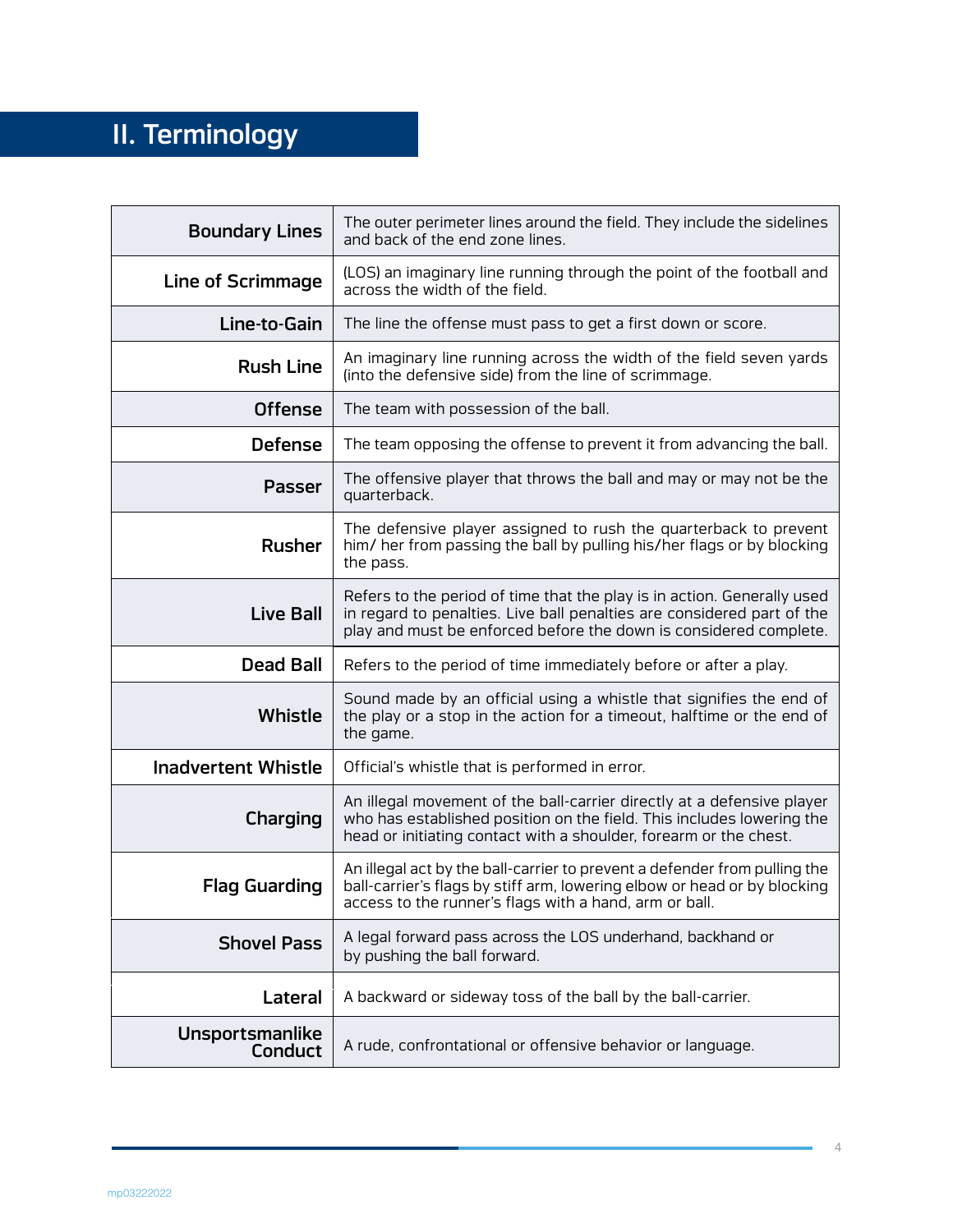# III. Equipment

- 1. All players must wear official NFL FLAG belts and flags. All players MUST wear mouth guards at all times while on the field. Game balls should be age specific.
- 2. Players must wear shoes. Cleats may not be allowed at certain locations. This will be specified by your league organizer or site director. However, cleats with exposed metal are never allowed and must be removed.
- 3. Players may tape their forearms, hands and fingers. Players may wear gloves, elbow pads and knee pads. Braces with exposed metals are not allowed.
- 4. Players must remove all jewelry, hats and do-rags. Winter beanies are allowed.
- 5. Players may wear soft shell helmets but they must ne secured at ALL times while on the playing field
- 6. Players' jerseys must be tucked into shorts or pants if they hang below the belt line.
- 7. We recommend players wear shorts or pants that do not have pockets. Shorts or pants with belt loops or pockets must be taped. Games will not be delayed for a player to tape up pockets.
- 8. Participants must bring their own official NFL FLAG belts and mouth guards to the field. Extra belts and mouth guards may be available for purchase.
- 9. NFL FLAG footballs will be provided.
	- a. *Flag belts and flags cannot be the same color as the shorts or pants.*

### *TOURNAMENT PLAY*

- 1. NFL FLAG belts and flags will be issued to ALL Teams at check in. Teams *MUST* wear the equipment they are issued at check in for every game played. *NO EXCEPTIONS*. Mouth guards will be available for purchase. Game balls will be provided by NFL FLAG and maintained by the Officials for each game.
- 2. Teams not prepared to play at Game Time due to noncompliance for equipment will have their game timeouts taken up to *ALL* (3) for the time taken to get compliant.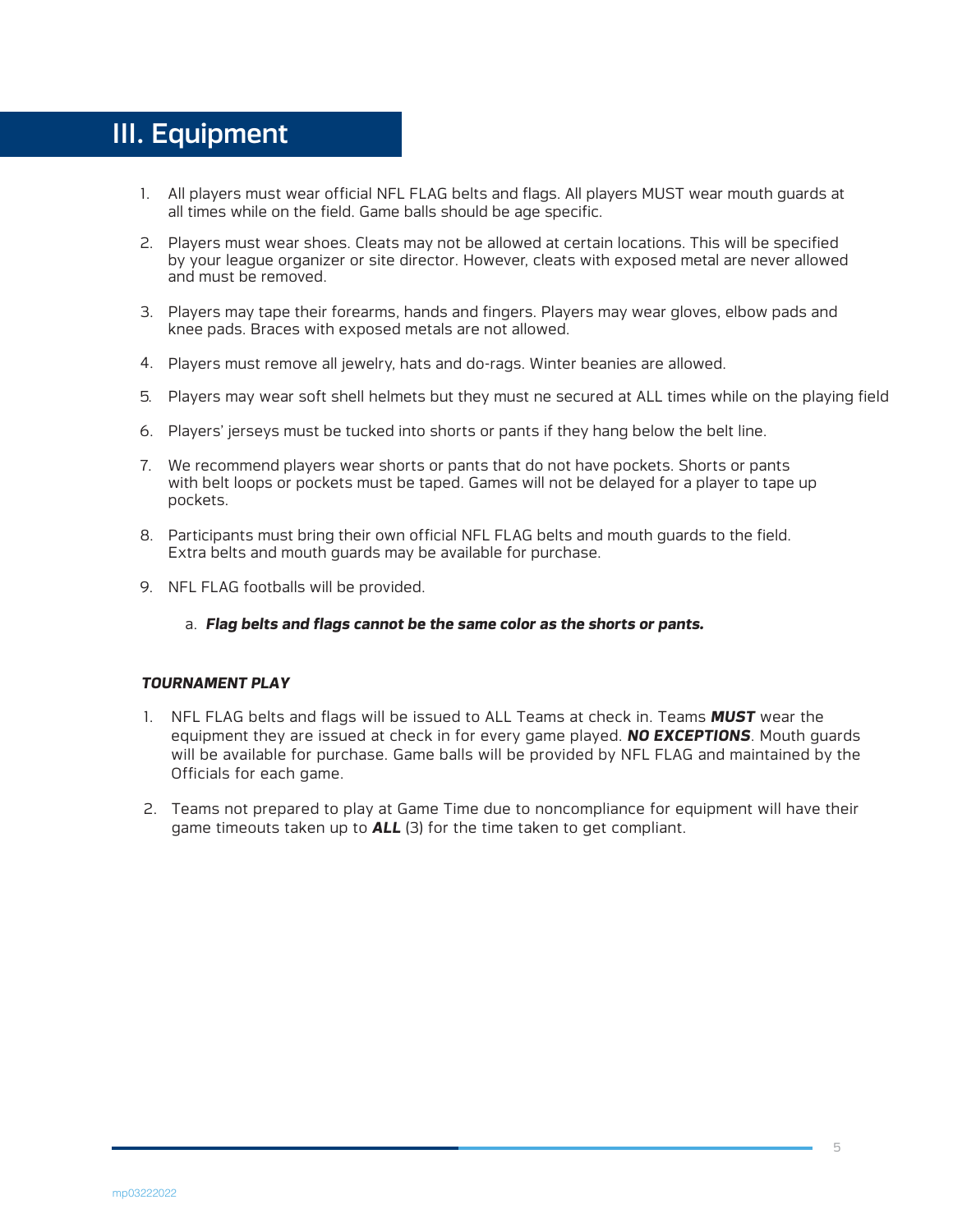# IV. Field

- 1. There are two recommended field dimensions.
	- a. 25 yards wide by 70 yards with two 10-yard endzones
	- b. 25 yards wide by 64 yards long with two seven-yard endzones.

Both with a midfield line to gain. No Run zones are located five yards prior to the line to gain and five yards prior to the endzone in the offense's direction.

- 2. No-run zones are in place to prevent teams from conducting power run plays. While in the no-run zones (a 5-yard imaginary zone before midfield and before the end zone), teams cannot run the ball in any fashion. All plays must be pass plays, even with a handoff.
- 3. Stepping on the boundary line is considered out of bounds.
- 4. Each offensive team approaches only TWO no-run zones in each drive (one zone 5 yards from midfield to gain the first down, and one zone 5 yards from the goal line to score a TD).





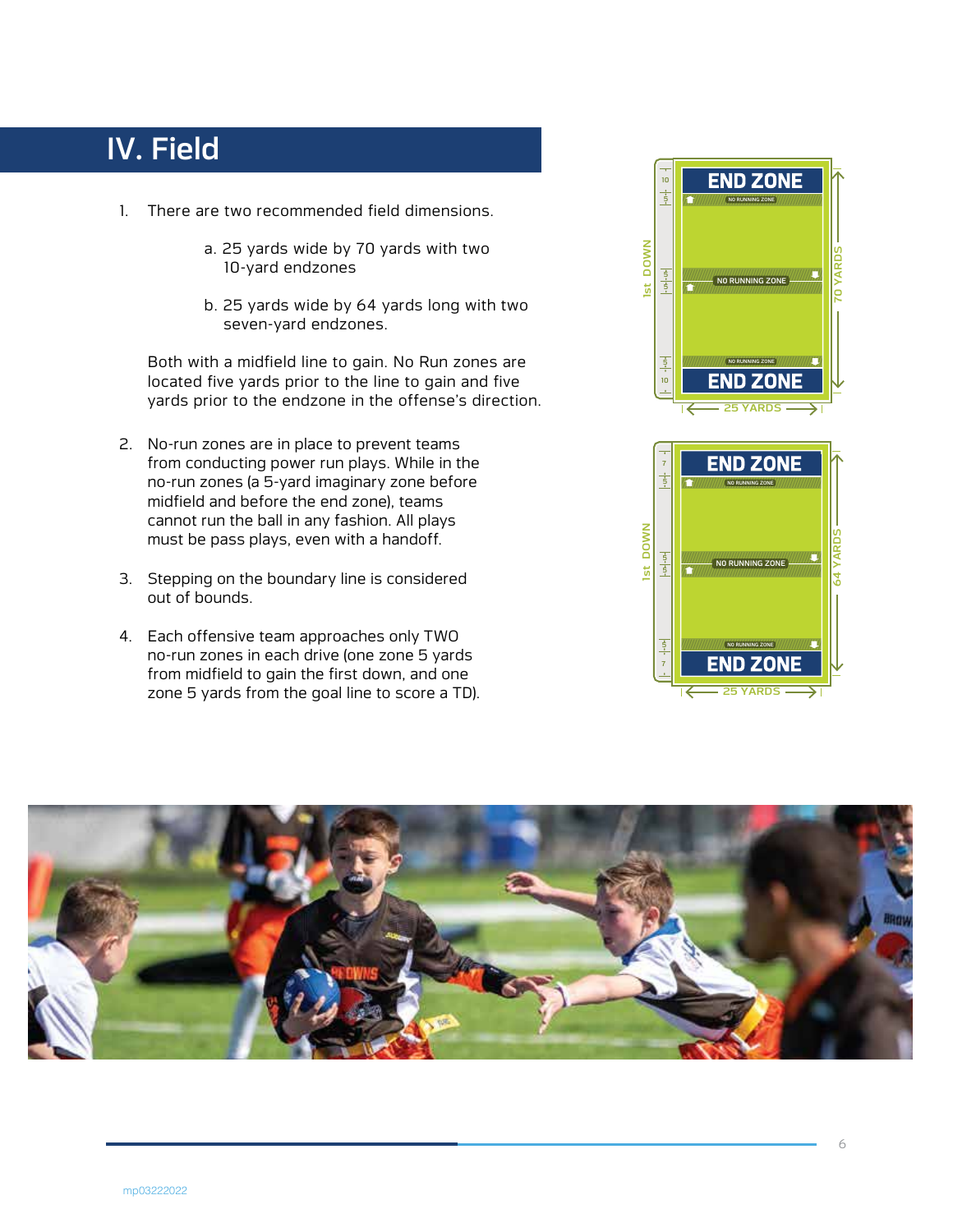# V. Timing and Overtime

- 1. Regular Season Games are played on a 48-minute continuous clock with two 24-minute halves, unless one team gains a 35-point advantage which will end the game. The clock stops for halftime, injuries and the Officials' discretion.
- 2. Halftime is two minutes.
- 3. Each time the ball is spotted, a team has 40 seconds to snap the ball.
- 4. Each team has one 60-second timeout per half. They do not carry over.
- 5. Officials can stop the clock at their discretion.
- 6. In the event of an injury, the clock will stop then restart when the injured player is removed from the field of play.
- 7. If the score is tied at the end of regulation play, an overtime period will be used to determine a winner. *Overtime format* is as follows:
	- a. Home team calls the toss to determine the team that chooses to be on offense or defense first.

If a second round of overtime must be played, the team that lost the coin toss will get to choose offense or defense for the start of the second round of overtime. This process continues with teams alternating who gets to choose to be on offense or defense to start out during every round of overtime.

- i. The referee will determine which end of the field the overtime will take place on.
- b. Each team will take turns getting one (1) play from the defense's 5-yard line for one point or the defense's 10-yard line for two points. Whether to go for one or two points is up to the offensive team. Whether or not the team that begins on offense converts the team that started on defense gets a chance on offense to win or tie by converting a one- or two-point play of their own.
	- i. *Example:* Team A starts on offense and chooses to go for one point from the 5-yard line and is successful. Team B is then on offense and can choose to either go for one point from the 5-yard line to tie and force a second round of overtime or to go for two points from the 10-yard line for the win.
	- ii. If the second team on offense in an overtime round fails to beat or match the team that went first, the team that went first wins.
- c. Starting with the 2nd overtime, both teams must "go for two" from the 10-yard line
- d. Starting with the 3rd overtime, each team will get 1 play from the 5 yard line going out from the endzone. The team with the most yards will be the winner. The team with the most yards will be awarded 1 point added to their final score.
- e. Final Score will be recorded to include all points scored for each team
- f. All regulation period rules and penalties are in effect.
- g. There are no timeouts.

.

h. Interceptions are returnable in OT, and worth 2 points

. i. Interceptions returned for a score in the first or second overtime period .

ii.Interceptions advanced from the possession point in the third overtime period

h. Each team has one rules challenge for the entire overtime session

**TOURNAMENT PLAY:** Games are played on a 24-minute continuous clock with two 12-minute halves, 25-second play clock and three 30-second timeouts per game.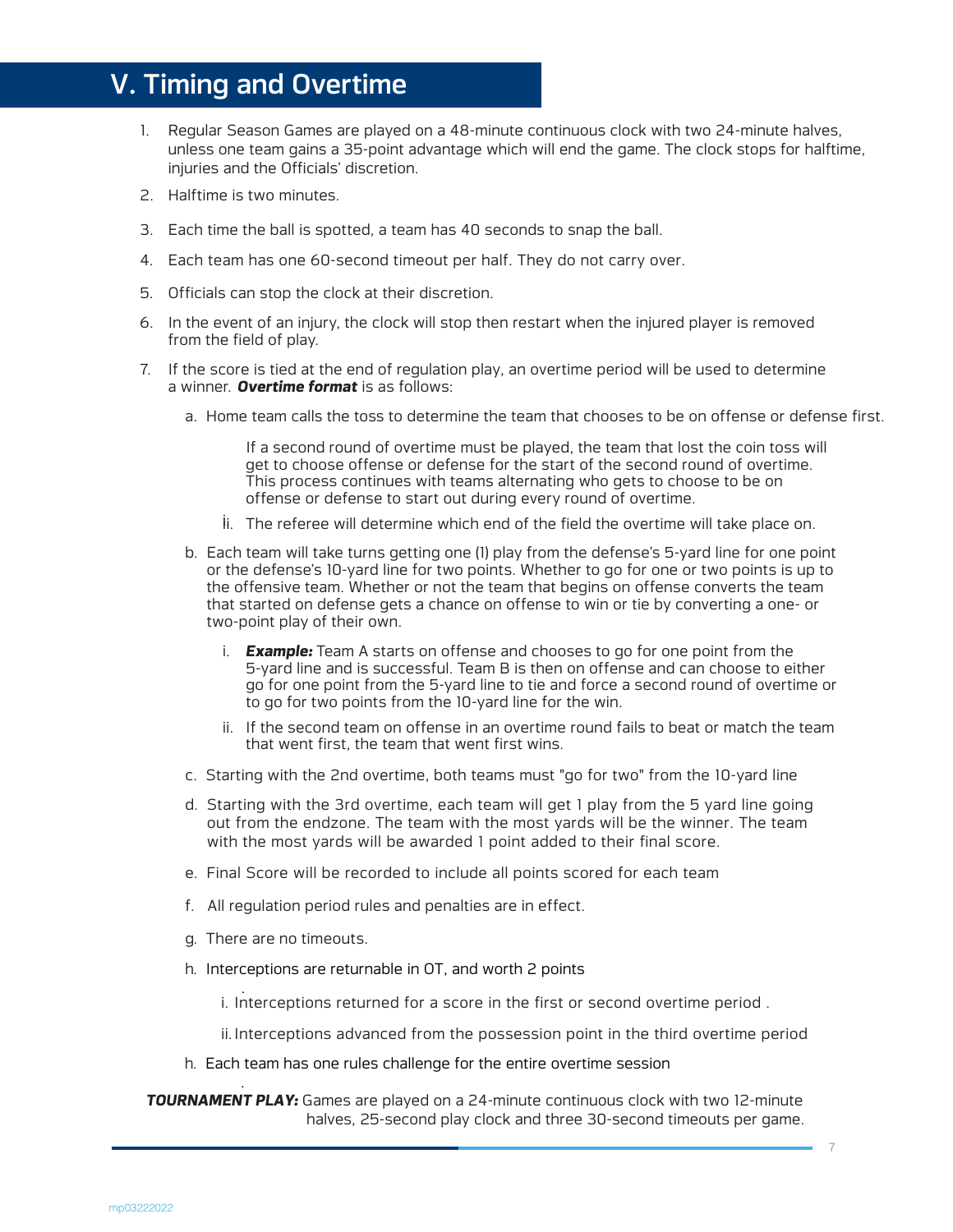# VI. Scoring

- 1. *Touchdown:* 6 points
- 2. *PAT* (point after touchdown) *1 point* (5-yard line) or *2 points* (10-yard line)

a. Note: 1 point PAT is pass only; 2 point PAT can be run or pass.

3. Interceptions returned for scores during regular game play are worth six points, conversions or overtime are worth two points

### 3. *Safety:* 2 points

- a. A safety occurs when the ball-carrier is declared down in his/her own end zone. Runners can be called down when their flags are pulled by a defensive player, a flag falls out, they step out of bounds, their knee or arm touches the ground, a fumble occurs in the end zone or if a snapped ball lands in or beyond the end zone.
- 5. A team that scores a touchdown must declare whether it wishes to attempt a 1-point conversion (from the 5-yard line) or a 2-point conversion (from the 10-yard line). Any change, once a decision is made to try for the extra point, requires a charged timeout. A decision cannot be changed after a penalty.
- 6. After one team is winning by 35 points or more, the game is over. Once a 35 or more point advantage is gained, no PAT will be attempted.
- 7. *Forfeits are scored 35-0 for the winning team.*
- 8. The coaches, officials and scorekeeper must sign the score sheet. If a coach does not sign the score sheet before leaving the field, the scorekeeper will note on that score sheet and the score will be FINAL.

**TOURNAMENT PLAY:** Once point differential reaches or breaches 28 points, the game is over

## VII. Coaches

- 1. Coaches are expected to adhere to NFL FLAG philosophies, coaching guidelines and code of conduct.
- 2. Coaches are permitted to Coach on the sideline.
	- a. All team photographers, managers, position coaches, team moms, fans, etc. are required and must remain a minimum of 10 yards off the field in a designated viewing area.
	- b. Coaches, this is your responsibility to keep your fans and any other team associated members in the designated areas.

### *TOURNAMENT PLAY*

- 1. Only two coaches are permitted on the sidelines to coach.
- 2. Coaches must remain on the sideline except to attend to an injured player.
- 3. Teams may huddle on the sideline with their coach to get the play but the play clock will not stop once the ball is signaled 'Ready for Play'.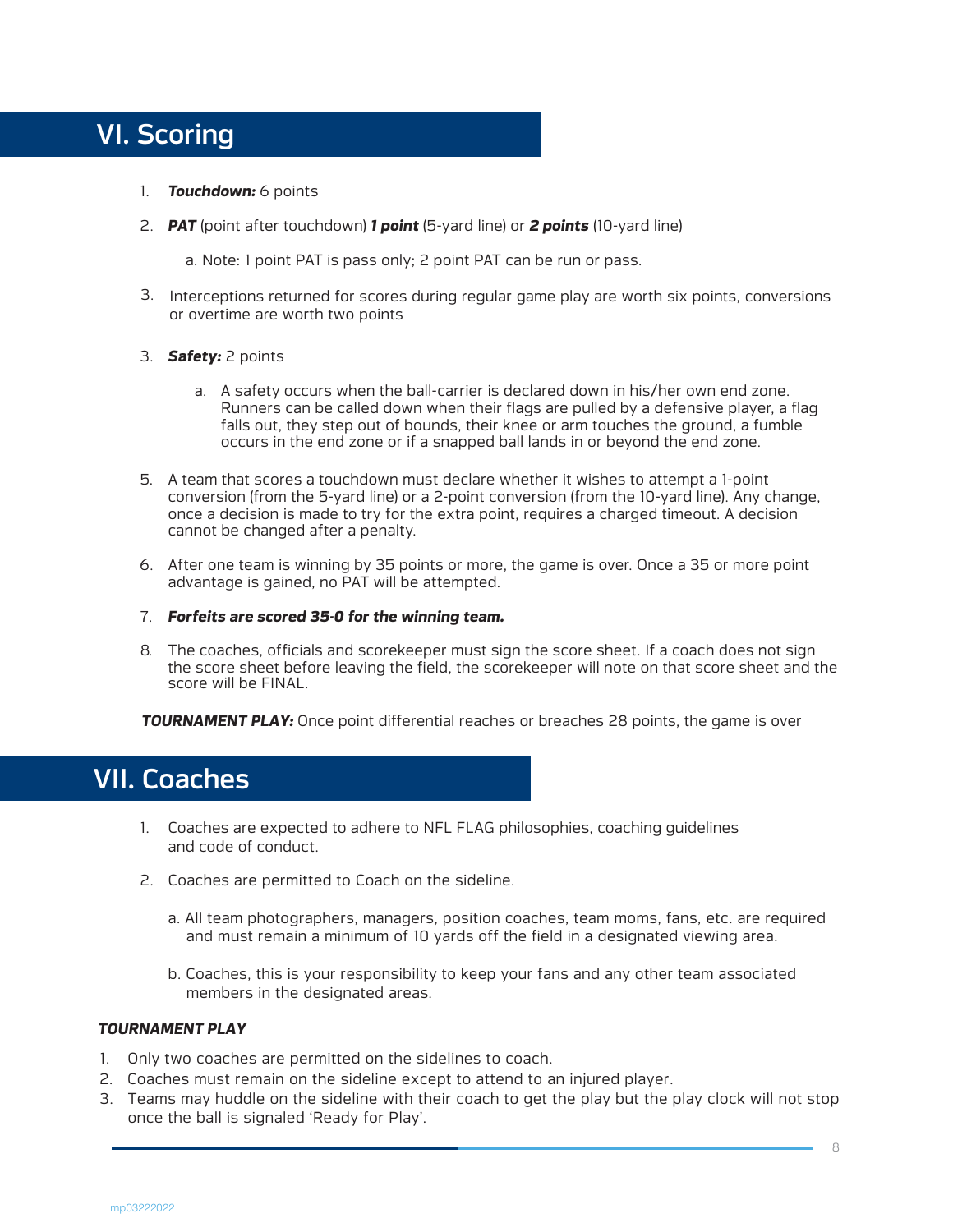# IX. Live Ball/Dead Ball

- 1. The ball is live at the snap of the ball and remains live until the official whistles the ball dead.
- 2. The official will indicate the neutral zone and line of scrimmage.
	- a. It is an automatic dead ball foul if any player on defense or offense enters the neutral zone. In regard to the neutral zone, the official may give both teams a "courtesy" neutral zone notification to allow their players to move back behind the line of scrimmage.
- 3. A player who gains possession of the ball in the air is considered in bounds as long as the first foot or other body part contacts the ground in the field of play.
- 4. The defense may not mimic the offensive team signals by trying to confuse the offensive players, while the quarterback is calling out signals to start the play. This will result in an unsportsmanlike conduct penalty.
- 5. Substitutions may be made on any dead ball.
- 6. Any official can whistle the play dead.
- 7. Play is ruled "dead" when:
	- a. The ball hits the ground.
		- i. If the ball hits the ground as a result of a bad snap, the ball is then placed where the ball hit the ground.
	- b. The ball-carrier's flag is pulled.
	- c. The ball-carrier steps out of bounds.
	- d. A touchdown, PAT or safety is scored.
	- e. The ball-carrier's knee or arm hits the ground.
	- f. The ball-carrier's flag falls out.
	- g. The receiver catches the ball while in possession of one or no flag(s).
	- h. The 7 second pass clock expires.
	- i. Inadvertent whistle
	- j. Ball-carrier leaves their feet other than jump cuts, spinning or to avoid a downed player on the field of play.
- *NOTE:* There are no fumbles. The ball becomes a dead ball. (If the ball is fumbled forwards then it will be spotted where the ball carrier lost possession.
- 8. If inadvertent whistle occurs the offense has two options:
	- A) take the ball where the whistle blew and the down is consumed
	- B) replay the down from the original line of scrimmage.

If it occurs on the last play of the half or game, the offense will be awarded one untimed down and given those two options.

- 9. A team is allowed to use a timeout to question an official's rule interpretation. If the official's ruling is correct, the team will be charged a timeout. If the rule is interpreted incorrectly, the timeout will not be charged and the proper ruling will be enforced. Officials should all agree upon any controversial call in order to give each team the full benefit of each call.
- 10. Officials should all agree in order to change a call on the field that is in dispute

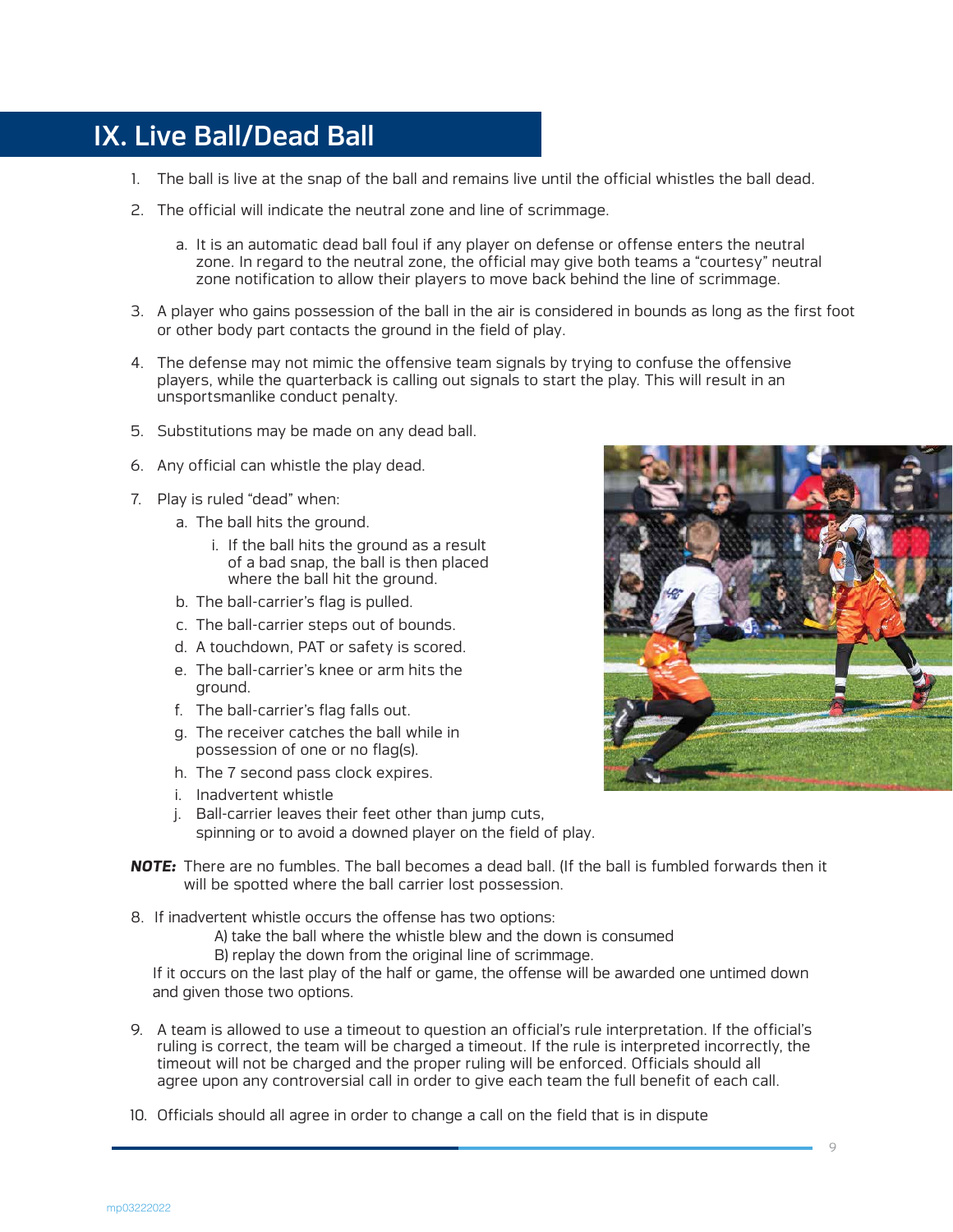# X. Running

- 1. The ball is spotted where the ball is when the flag is pulled.
- 2. The quarterback cannot directly run with the ball. The quarterback is the offensive player who receives the snap.
- 3. Only direct handoffs behind the line of scrimmage are permitted. Handoffs may be in front, behind or to the side of the offensive player but must be behind the line of scrimmage. The offense may use multiple handoffs.
	- a. *"Center sneak" play is no longer allowed. The QB is not allowed to handoff to the center on the first handoff of the play.*
	- b. *Any player who receives a handoff can throw the ball from behind the line of scrimmage.*
	- c. *Once the ball has been handed off, in front, behind or to the side of the quarterback, the seven-second passing clock is eliminated and all defensive players are eligible to rush.*
- 4. Absolutely NO pitches or laterals of any kind.
- 5. No-run Zones are located 5 yards before each end zone and 5 yards on either side of midfield are designed to avoid short-yardage power-running situations. Teams are not allowed to run in these zones if the subsequent line is LIVE. (Reminder: Each offensive team approaches only TWO no-run zones in each drive – one 5 yards from midfield to gain the first down and one 5 yards from the goal line to score a TD).
- 6. Runners may not leave their feet to advance the ball. Diving, leaping or jumping to avoid a flag pull is considered flag guarding.
- 7. Spinning/Jump Cuts are allowed, but players cannot leave their feet to avoid a flag pull.
	- a. Players spinning out of control will be called for flag guarding.
- 8. Ballcarriers may leave their feet and the play will continue for spinning, jump cuts, QB's passing progression or if there is a clear indication that he/she has done so to avoid a collision with another player and the play will continue without stoppage.
- 9. No blocking or "screening" is allowed at any time.
- 10. Offensive players in close proximity of the ball-carrier must stop their motion once the ball has crossed the line of scrimmage. No running with the ball-carrier.
- 11. Flag obstruction All jerseys MUST be tucked in before play begins. The flags must be on the player's hips and free from obstruction. Deliberately obstructed flags will be considered flag guarding.
- 12. Any player who receives a handoff can throw the ball from behind the line of scrimmage.
- 13. Once the ball has been handed off in front, behind or to the side of the quarterback, all defensive players are eligible to rush.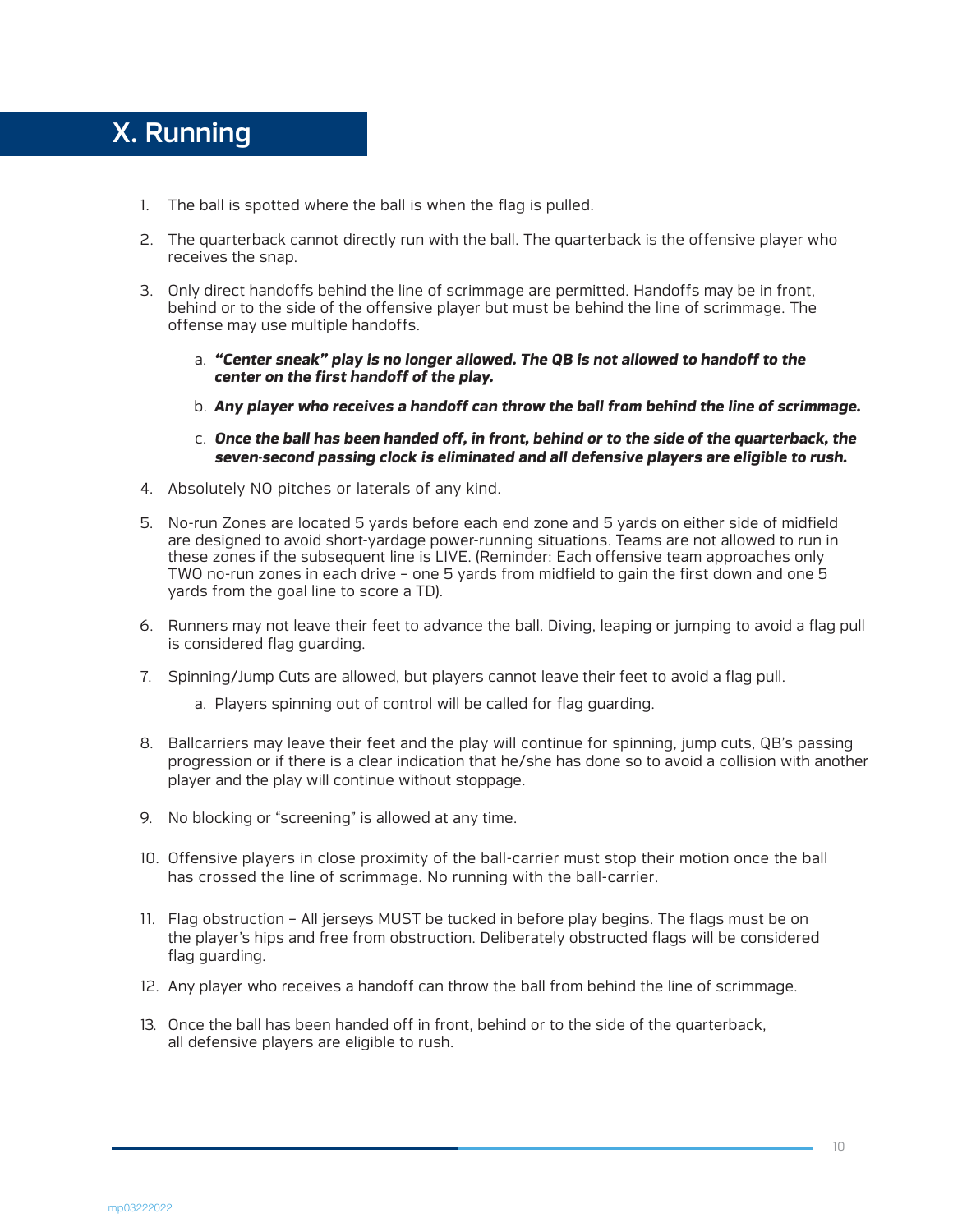# XI. Passing

- 1. All passes must be thrown with one hand from behind the line of scrimmage, thrown forward and ball out of hand prior to breaching the line of scrimmage.
	- a. There is no intentional grounding
	- b. All passes that do not cross the line of scrimmage, whether received or not, are illegal forward passes, unless touched by a defender.
	- c. The quarterback may throw the ball away to avoid a sack. Pass must go beyond the line of scrimmage.
- 2. Shovel passes are allowed but must be received beyond the line of scrimmage.
- 3. The quarterback has a seven-second "pass clock." If a pass is not thrown within the seven seconds, the play is dead, the down is consumed and the ball is returned to the line of scrimmage. Once the ball is handed off, the 7-second rule is no longer in effect.
	- a. If the QB is standing in the end zone at the end of the 7-second clock, the ball is returned to the line of scrimmage (LOS).
	- b. If the quarterback throws the ball and then catches it, the play is dead and treated like an incomplete pass.

# XII. Receiving

- 1. All players are eligible to receive passes (including the quarterback if the ball has been handed off behind the line of scrimmage).
- 2. Only one player is allowed in motion at a time. All motion must be parallel to the line of scrimmage and no motion is permitted toward the line of scrimmage.
- 3. A player must have at least one foot or other body part in bounds, contacting the ground first with possession.
- 4. In the case of simultaneous possession by both an offensive and defensive player, possession is awarded to the offense.
- 5. Interceptions are returnable. If returned for a score during regular game play, the score will be worth six points, two points if returned during conversions and/or overtime.

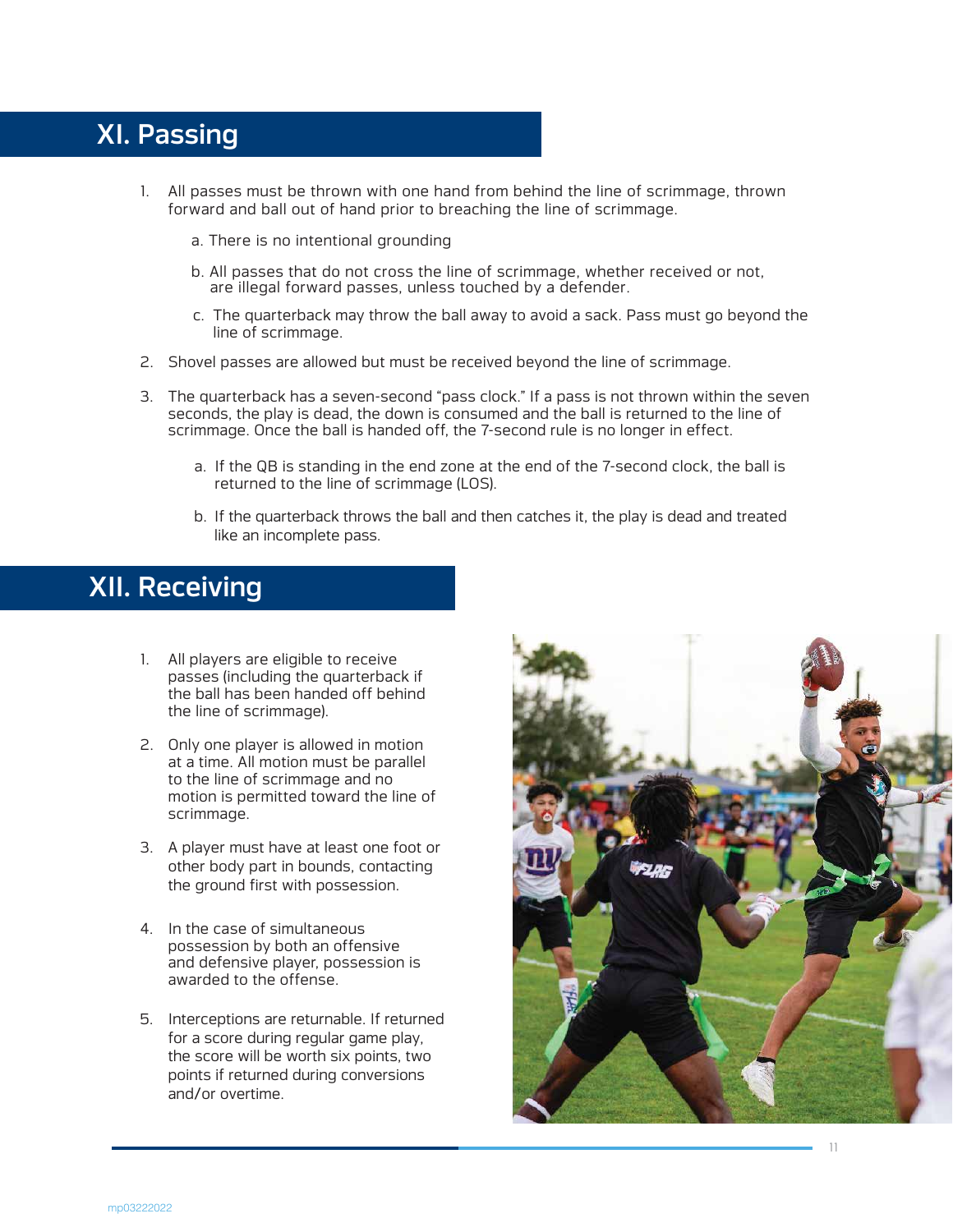# XIII. Rushing the Passer

- 1. All players who rush the passer must be a minimum of seven yards from the line of scrimmage when the ball is snapped. Any number of players can rush the quarterback. Players not rushing the quarterback can defend on the line of scrimmage.
- 2. Once the ball is handed off, the seven-yard rule no longer is in effect and all defenders may go behind the line of scrimmage.
- 3. A special marker, or the referee, will designate a rush line seven yards from the line of scrimmage. Defensive players should verify they are in the correct position with the official on every play.
	- a. A legal rush is:
		- i. Any rush from a point 7-yards from the defensive line of scrimmage.
		- ii. A rush from anywhere on the field AFTER the ball has been handed off by the quarterback.
	- b. A penalty may be called if:
		- i. The rusher leaves the rush line before the snap and crosses the line of scrimmage before a handoff or pass – illegal rush (5-yards from the line of scrimmage and first down).
		- ii. Any defensive player crosses the line of scrimmage before the ball is snapped offsides (5-yards from line of scrimmage and first down).
		- iii. Any defensive player not lined up at the rush line crosses the line of scrimmage before the ball is passed or handed off – illegal rush (5-yards from the line of scrimmage and first down).
		- iv. If the offense draws the rusher(s) to jump the seven-yard marker prior to the snap of the ball, that rusher(s) CANNOT rush during that play. However, any other defender that is seven yards back may rush instead. Jumping the rush is not a penalty until the rusher crosses the line of scrimmage prior to the handoff or passed ball.
	- c. Special circumstances:
		- i. Teams are not required to rush the quarterback with the seven second clock in effect.
		- ii. Teams are not required to identify their rusher before the play.
- 4. Players rushing the quarterback may attempt to block a pass; however, contact to the QB, unless ruled incidental by the official, would result in a roughing the passer penalty.
- 5. The offense cannot impede the rusher in any way. The rusher has the right to a clear path to the quarterback, regardless of where they line up prior to the snap. The PATH is set pre-snap from the rusher or rushers directly to the QB. PATH does not move once the quarterback moves. If the "path or line" is occupied by a moving offensive player, then it is the offense's responsibility to avoid the rusher. Any disruption to the rusher's path and/or contact will result in an impeding the rusher penalty. If the offensive player does not move after the snap, then it is the rusher's responsibility to go around the offensive player and to avoid contact.
- 6. A sack occurs if the quarterback's flags are pulled behind the line of scrimmage. The ball will be spotted where possesion of the ball is once the flag is pulled.
	- a. A Safety is awarded if the sack takes place in the offensive team's end zone.

*TOURNAMENT PLAY: 8U Division:* May rush the passer at the snap from seven yards, and 'No Run' zones are active.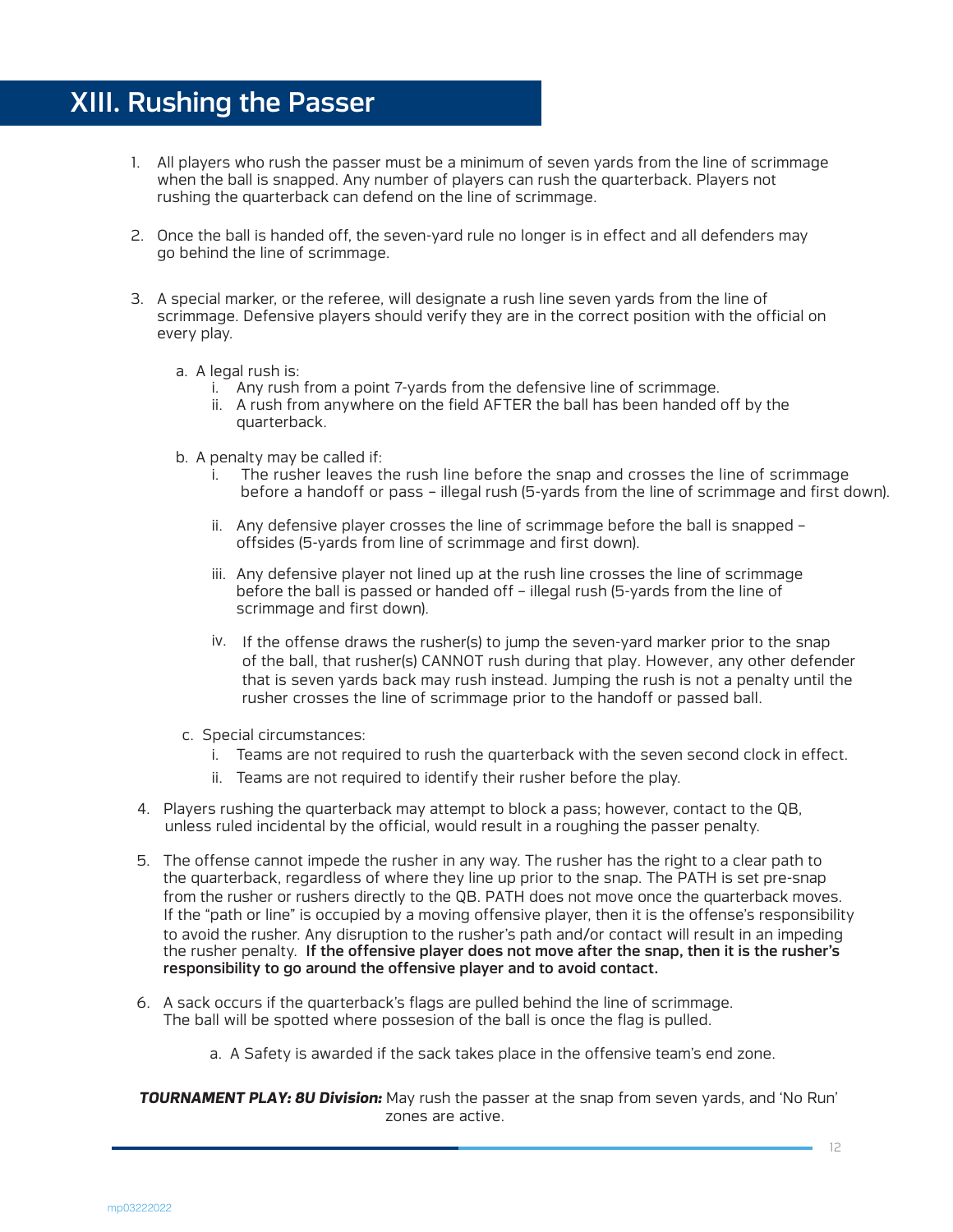# XIV. Flag Pulling

- 1. A legal flag pull takes place when the ball-carrier is in full possession of the ball.
- 2. Defenders can dive to pull flags but cannot tackle, hold or run through the ball-carrier when pulling flags.
- 3. It is illegal to attempt to strip or pull the ball from the ball-carrier's possession at any time.
- 4. If a player's flag inadvertently falls off during a play while that player has possession, the player is down immediately and the play ends. The ball is placed where the flag lands.
- 5. If a player who has one or no flags in their belt takes possession of the ball, the play is dead at that spot on the field.
- 6. A defensive player may not intentionally pull the flags off of a player who is not in possession of the ball.
- 7. Flag guarding is an attempt by the ball-carrier to obstruct the defender's access to the flags by stiff arming, dropping the head, hand, ball, arm or shoulder or intentionally covering the flags with the football jersey.

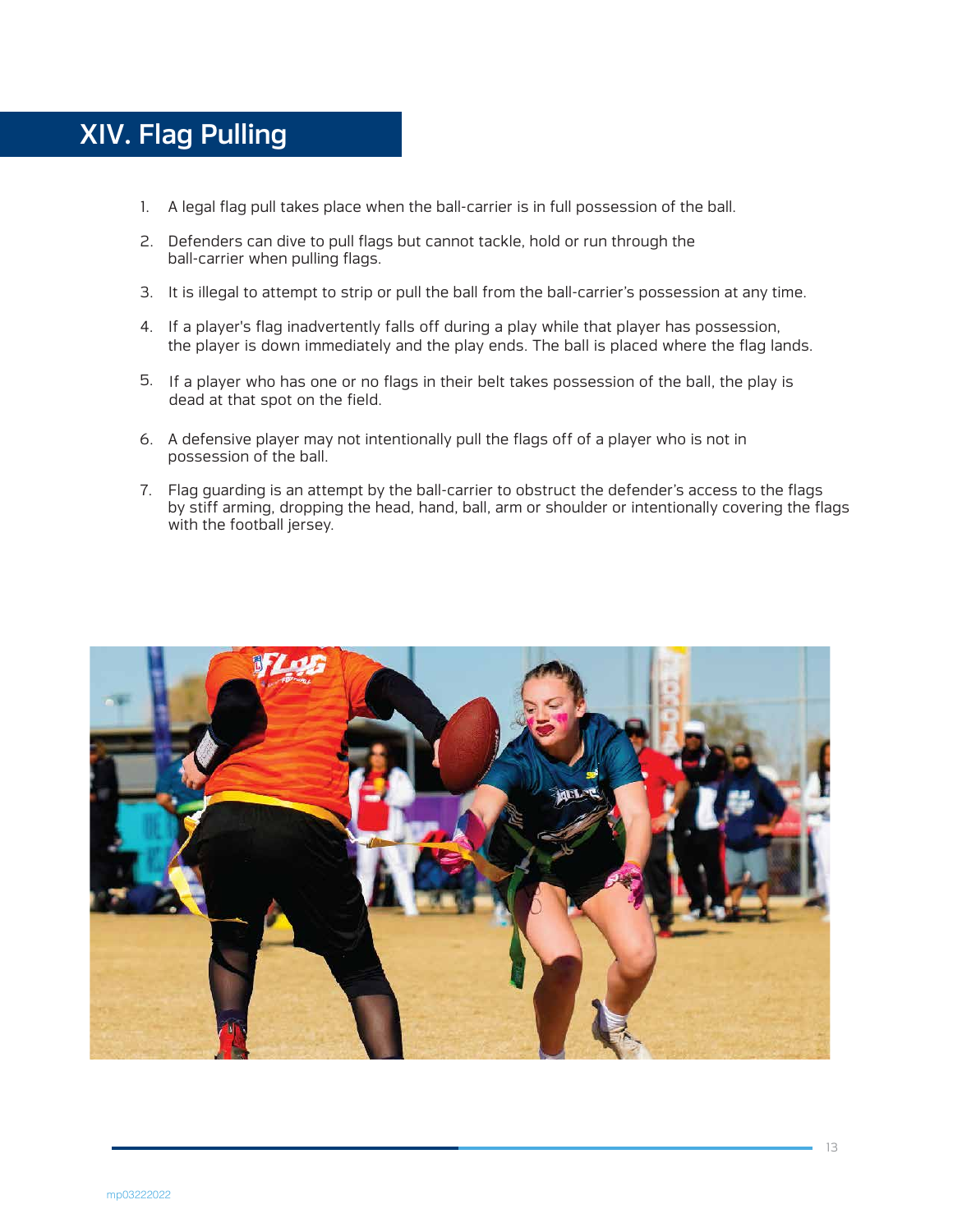# XV. Formations

- 1. Offenses must have a minimum of one player on the line of scrimmage (the center) and up to four players on the line of scrimmage. The quarterback must be off the line of scrimmage.
	- a. Teams may shift formations prior to the snap as long as they are set for at least 1 second before the ball is snapped.
	- b. One player at a time may go in motion at least 1 yard behind the line of scrimmage.
- 2. Movement by a player who is set or a player who runs toward the line of scrimmage while in motion is considered a false start.
- 3. The center must snap the ball with a rapid and continuous motion between his/her legs to a player in the backfield, and the ball must completely leave his/her hands.

# XVI. Unsportsmanlike Conduct

- 1. If the field monitor or referee witnesses any acts of intentional tackling, elbowing, cheap shots, blocking or any unsportsmanlike act, the game will be stopped and the player will be ejected from the game. The decision is made at the referee's discretion. No appeals will be considered. *FOUL PLAY WILL NOT BE TOLERATED!*
- 2. Offensive or confrontational language is *NOT* allowed. Officials have the right to determine offensive language. If offensive or confrontational language occurs, the officials will determine if a warning or immediate ejection is warranted.
- 3. Players may not physically or verbally abuse any opponent, coach or official.
- 4. Ball-carriers MUST make an effort to avoid defenders with an established position.
- 5. Defenders must give free releases off the line of scrimmage to offensive players and are not allowed to run through the ball-carrier when pulling flags. *ROUGH PLAY WILL NOT BE TOLERATED*
- 6. Fans must also adhere to good sportsmanship as well:
	- a. Yell to cheer on your players, not to harass officials or other teams.
	- b. Keep comments clean and profanity free.
	- c. Compliment ALL players, not just one child or team.
- 7. Fans are required to keep fields safe and kids friendly:
	- a. Keep younger kids and equipment such as coolers, chairs and tents a minimum of 10 yards off the field in the end zone area.
	- b. Stay in the end zone area, not between fields.
	- c. Dispose of ALL trash in designated trash cans.
- 8. Unsportsmanlike conduct penalties:
	- a. Defense + 10 yards from line of scrimmage and automatic first down
	- b. Offense 10 yards from line of scrimmage and loss of down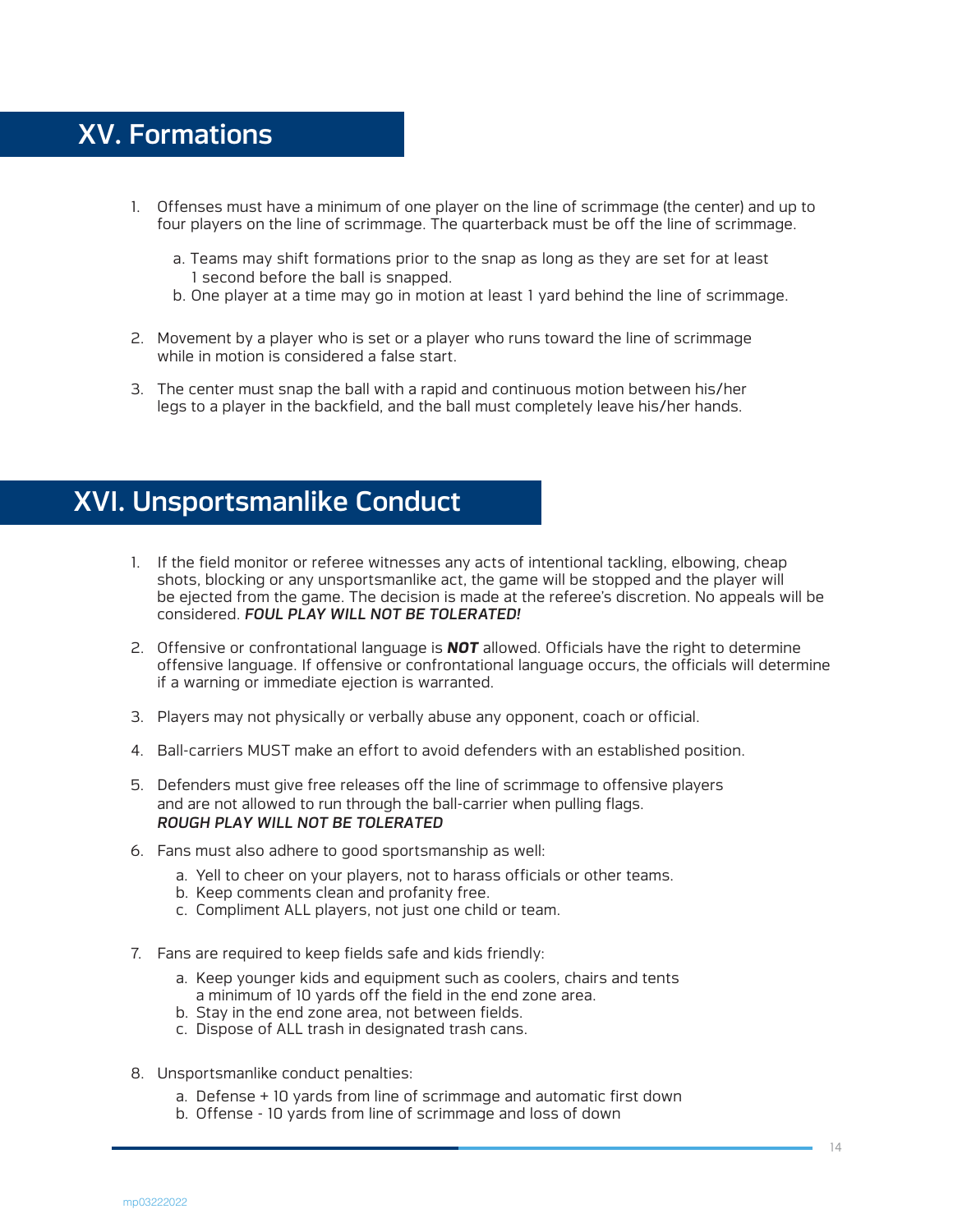# XVII. Penalties

### i. General

- 1. The referee will call all penalties.
- 2. Referees determine incidental contact that may result from normal run of play.
- 3. All penalties will be assessed from the line of scrimmage, except as noted. (Spot fouls)
- 4. Only the team captain or head coach may ask the referee questions about rule clarification and interpretations. Players may not question calls.
- 5. Games or halves may not end on a defensive penalty unless the offense declines it.
- 6. Penalties are assessed live ball then dead ball. Live ball penalties must be assessed before play is considered complete.
- 7. Penalties will be assessed half the distance to the goal yardage when the penalty yardage is more than half the distance to the goal.
- 8. Spot fouls in end zone: Defensive (Ball on one-yard line, first down)/Offensive (Safety)

### ii. Defensive spot fouls

| Defensive pass interference | Automatic first down               |
|-----------------------------|------------------------------------|
| Holding                     | +5 yards and automatic first down  |
| Stripping                   | +10 yards and automatic first down |

### iii. Offensive spot fouls

| Screening, blocking or running with the ball | -10 yards and loss of down |
|----------------------------------------------|----------------------------|
| Charging                                     | -10 yards and loss of down |
| Flag guarding                                | -10 yards and loss of down |

### iv. Defensive penalties

| Defensive unnecessary roughness                        | +10 yards and automatic first down                       |
|--------------------------------------------------------|----------------------------------------------------------|
| Defensive unsportsmanlike conduct                      | +10 yards and automatic first down                       |
| Offside                                                | +5 yards from line of scrimmage and automatic first down |
| Illegal rush (Starting rush from inside 7-yard marker) | +5 yards from line of scrimmage and automatic first down |
| Illegal flag pull (Before the receiver has the ball)   | +5 yards from line of scrimmage and automatic first down |
| Roughing the passer                                    | +5 yards from line of scrimmage and automatic first down |
| Taunting                                               | +5 yards from line of scrimmage and automatic first down |

### v. Offensive penalties

| Offensive unnecessary roughness                                                                                                        | -10 yards and loss of down                       |
|----------------------------------------------------------------------------------------------------------------------------------------|--------------------------------------------------|
| Offensive unsportsmanlike conduct                                                                                                      | -10 yards and loss of down                       |
| Offside / false start                                                                                                                  | -5 yards from line of scrimmage and loss of down |
| Illegal forward pass (Any pass received or lands behind the line of scrimmage or throwing a pass after crossing the line of scrimmage) | -5 yards from line of scrimmage and loss of down |
| Offensive pass interference                                                                                                            | -5 yards from line of scrimmage and loss of down |
| Illegal motion (More than one person moving)                                                                                           | -5 yards from line of scrimmage and loss of down |
| Delay of game                                                                                                                          | -5 yards from line of scrimmage and loss of down |
| Impeding the rusher                                                                                                                    | -5 yards from line of scrimmage and loss of down |
| Illegal Procedure                                                                                                                      | -5 yards from line of scrimmage and loss of down |
| Taunting                                                                                                                               | -5 yards from line of scrimmage and loss of down |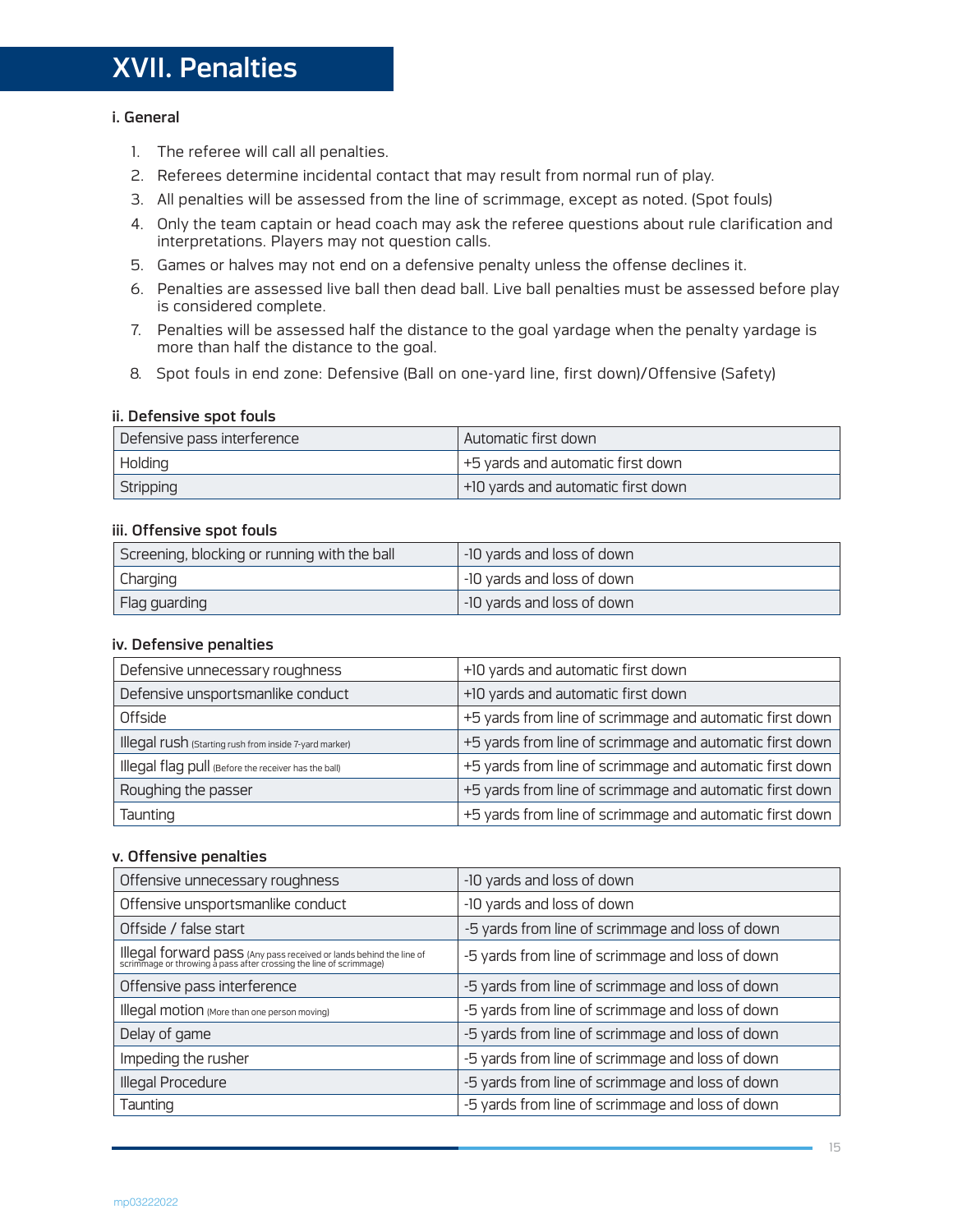These are NFL FLAG recommended and adopted adjustments to the rules that have been proven successful among RCX NFL FLAG Leagues and NFL Leagues throughout the country their direct input to assist with teaching the Game in the younger age groups.

a. 8U

- i. 'No Run' zones are eliminated. Teams may run anywhere on the field.
- ii. Defenders may *NOT* rush the passer unless there is a legal handoff executed in the backfield.
- iii. One Coach for each team is permitted on the field pre-snap to help their players, but **MUST** be off the field prior to the snap of the ball.

### b. 7U & 6U

- i. 'No Run' zones are eliminated. Teams may run the ball anywhere on the field.
- ii. Defenders may *NOT* rush the passer unless there is a legal handoff executed in the backfield.
- iii.One Coach for each team is permitted on the field pre-snap to help their players, but **MUST** be off the field prior to the snap of the ball.
- iv.If the ball falls to, or touches the ground during the initial center to quarterback exchange, the play is ruled a 'Do Over' with no loss of down, once per down. On a second consecutive occurence, the down is consumed.
- v. Defenders *MUST* line up at least five yards from the line of scrimmage prior to the snap.

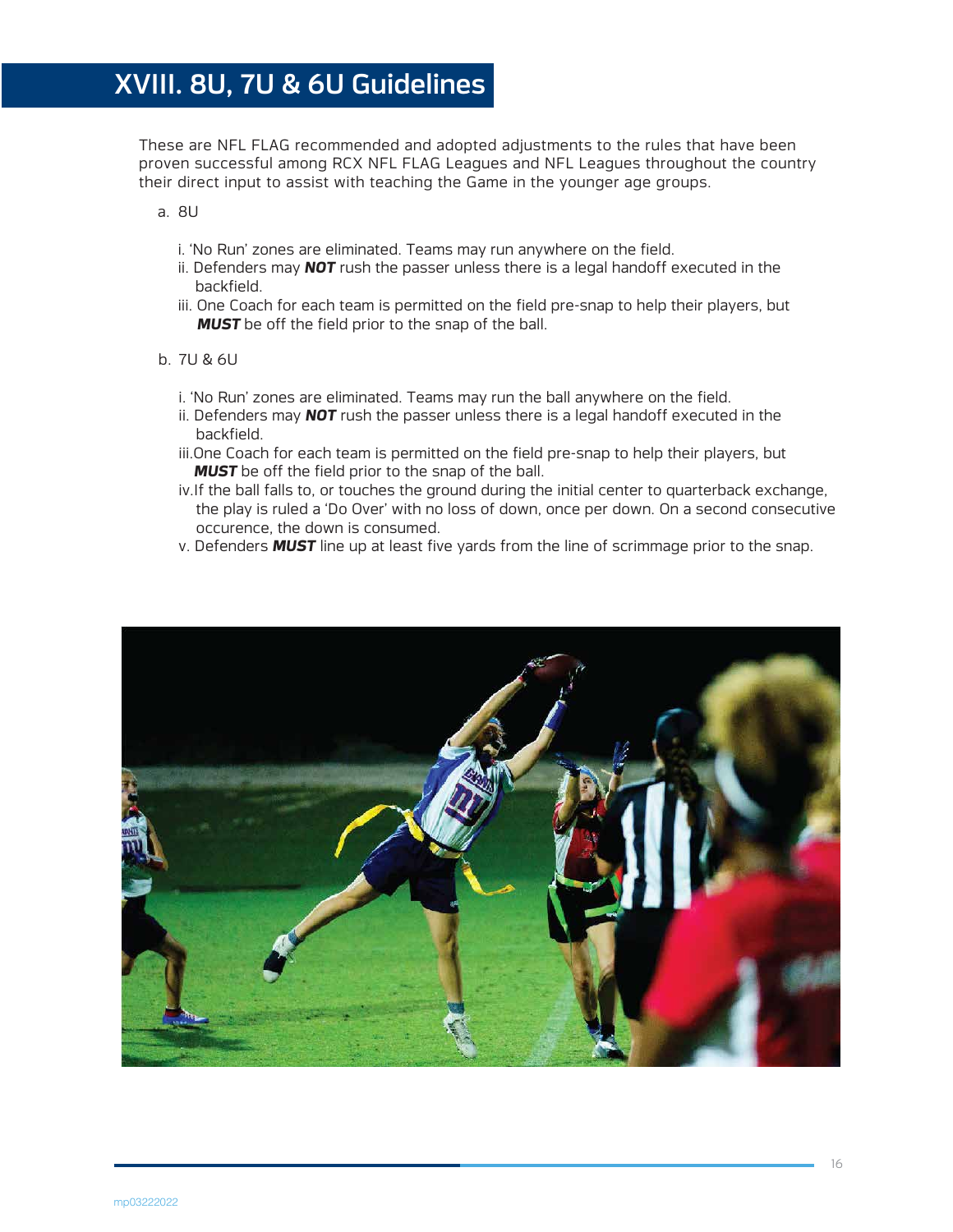

*3/22/2022*

# RULEBOOK

Tournament Guidelines/Regulations

ap09222021

 $\mathcal{L}(\mathcal{N})$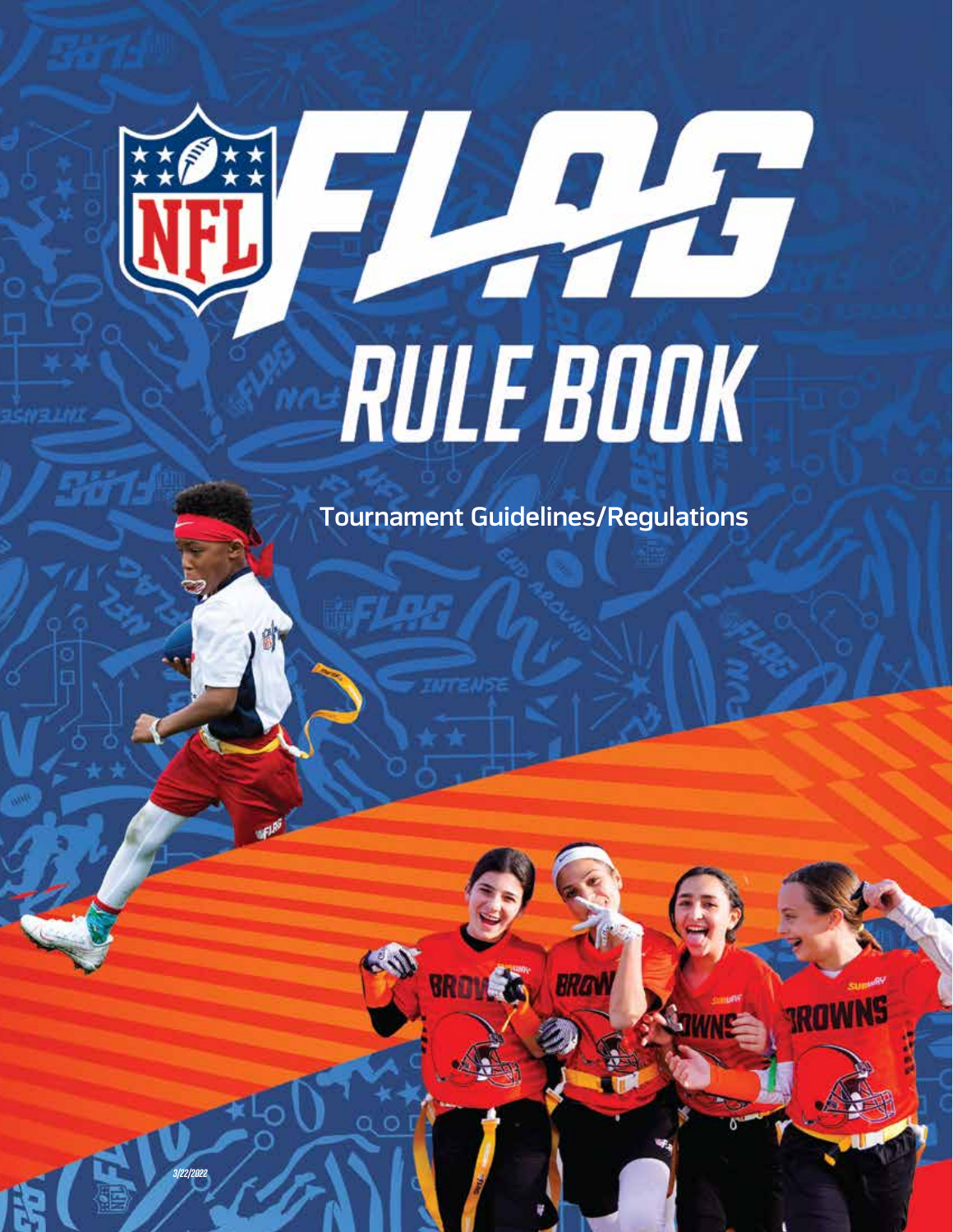

# Tournament Guidelines/Regulations

# 2022 Overview

2022 will feature 16 total tournaments feeding into the NFL FLAG CHAMPIONSHIPS AT PRO BOWL. (13 Regionals and three (3) Super Regionals).

NFL FLAG Tournaments are for athletes who participate in an NFL FLAG league ONLY and will kickoff at the NFL DRAFT, April 30-May 1. Tournaments will consist of NFL FLAG Super Regionals and NFL FLAG Regionals. Super Regionals will have OPEN Borders for any official NFL FLAG League across the country to participate. NFL FLAG League Guidelines apply. The first Super Regional of 2022 will be in the spring at the NFL DRAFT (Las Vegas), followed by a summer Super Regional (Atlanta) in July and a fall Super Regional (New Orleans) in October. NFL FLAG Regionals will take place across the country throughout the year. All NFL FLAG Regionals will be for Official NFL FLAG Leagues and adhere to the regional border restrictions.

\*\*NFL FLAG will no longer have Open Tournaments, Sanctioned Tournaments or Flag Bowl.

NFL FLAG National Rankings: NFL FLAG will implement a Ranking System for teams competing in the NFL FLAG Tournament circuit. Teams will qualify for NFL FLAG National Ranking points by participating in NFL FLAG Championship Tournament Series. Team Rankings will be posted weekly on the NFL FLAG website and social media. Team Rankings are used for fun and if a team for whatever reason backs out of the event.

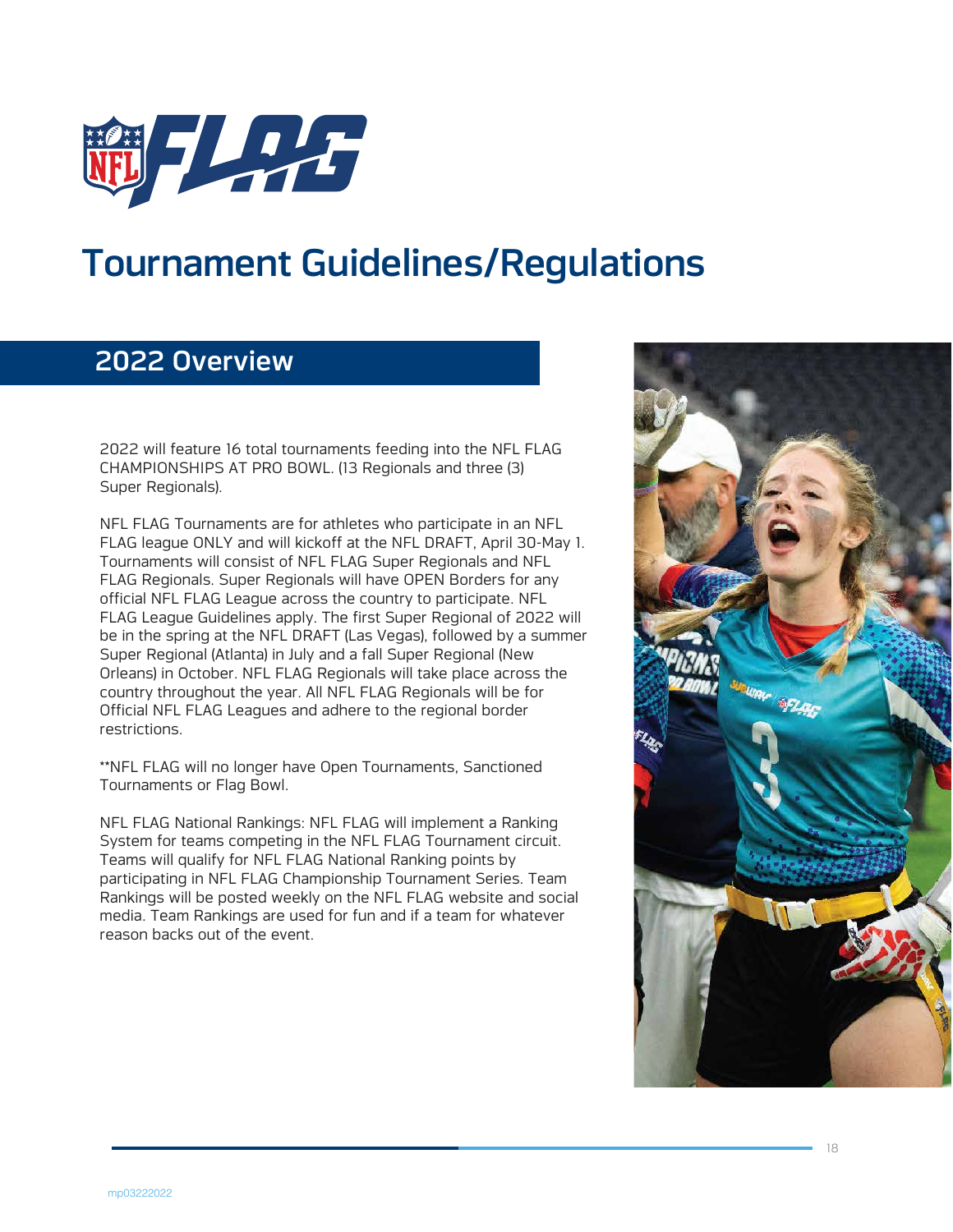# I. Format

- January 1st of the current calendar year is the date used to determine eligibility for age 1. divisions.
- 2. Teams and player rosters must be *CONFIRMED* the Monday prior to each tournament.
- Only one head coach and one assistant coach are allowed on the sidelines during games. 3. All team photographers, managers, position coaches, team moms, fans, etc., must remain a minimum of 10 yards off the field in a designated Spectator Viewing Area. This will be strictly enforced.
- Teams must be standing near the end zone of the field for their games and be ready to play 4. 10 minutes before the scheduled game time.
- l If a tournament is changed or canceled, RCX will not reimburse any team, players, or spectators 5. NFL FLAG reserves the right to cancel or change the location of a Tournament. for any expenses incurred including but not limited to airfare, ground transportation, lodging, and food.Teams may request a refund of the tournament registration fee.
- 6. All decisions made by NFL FLAG are final.

# II. Coach and Spectator Conduct/Responsibilities

- 1. Coaches, family members, parents, and spectators are required to observe the contest from designated areas.
- 2. Coaches are permitted to coach on the sideline at all Tournaments.
- 3. Coaches must agree to sign a coaches code of conduct and strictly adhere to our guidelines for coach conduct and attitude: https://indd.adobe.com/view/e97b937a-3339-4de8-b0b7-49ce13476940
	- a. If a coach displays any type of negativity toward his or her players, coaches or staff, the coach will be removed from the field immediately and unable to coach for the remainder of the tournament. This will be explained in greater detail at the coaches meeting prior to the tournament. Coaches are responsible for their players and any spectators associated with their team.
- 4. All family members, parents and spectators will observe play from the designated areas. Participants, coaches, parents and family members must conduct themselves appropriately during tournaments.
- 5. Inappropriate, rude or confrontational behavior by any coach, team or parent(s) may lead to a team's disqualification from a tournament at the sole discretion of NFL FLAG.
- 6. Misconduct by any individual may lead to removal from the premises at the sole discretion of NFL FLAG. Officials, at their discretion, may enforce unsportsmanlike penalties on the TEAM/Coach for such behavior. Two (2) unsportsmanlike penalties on any Coach or player is disqualification from that game.
- 7. Filming and photography is permitted in the spectator area only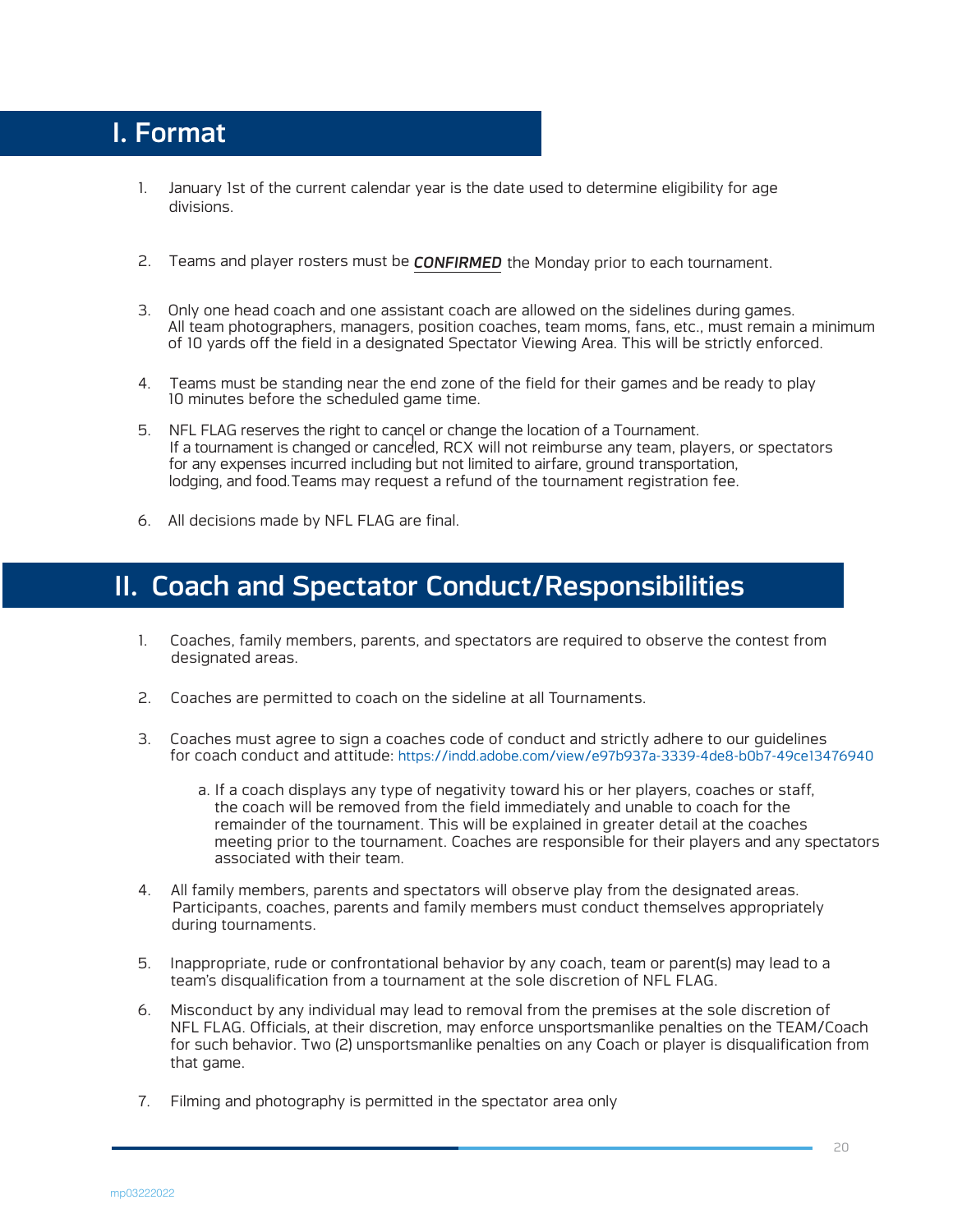# III. Tournament Check-In and Registration

- 1. Participation requirements and registration guidelines are provided to each head coach prior to the tournament by RCX Sports.
- 2. An NFL FLAG Tournament medical release form, signed by a parent or legal guardian, must be submitted by the participant. Participants will not be eligible to play without a medical release form submitted at registration.
- 3. All players are required to submit two forms\* of identification and a current photo. \*Acceptable forms of identification are the following: Birth Certificate, Passport, Report Card, Official State ID, Medical records, School ID.
- *4. No roster substitutions will be allowed after the final roster is submitted.*
- *5. NFL FLAG reserves the right to disqualify players and/or teams if individuals do not meet the Tournament Requirements set forth in the current calendar year.*
- 6. To register as an official NFL FLAG participant, go to *www.my.nflflag.com/register.* Make sure to select the league you play in. If you do not see your league contact your league organizer.
- 7. The tournament will be held rain or shine.

# IV. Rosters

- 1. Home teams wear dark color jerseys. Visiting teams wear light color jerseys.
- 2. Team Rosters must consist of at least 5 players with a maximum of 10 players.
	- a. Teams may play with no more than 5 players and no less than 4 players on the field.
	- b. Teams will be granted a 5-minute grace period if they do not have at least 4 eligible players at the start of the game, to allow for the required players to report to the field.
	- c. In the event of an injury, a team with insufficient substitute players may play with 4 players on the field but no fewer than 4.
- 3. All roster challenges will be addressed, by the Tournament Director, either prior or post game play.
	- a. If a roster is ruled illegal, the team at fault will forfeit the game, awarding the other team a 28-0 victory
	- b. If a roster is proven legal, the game will resume as scheduled or the score of the game will be recorded.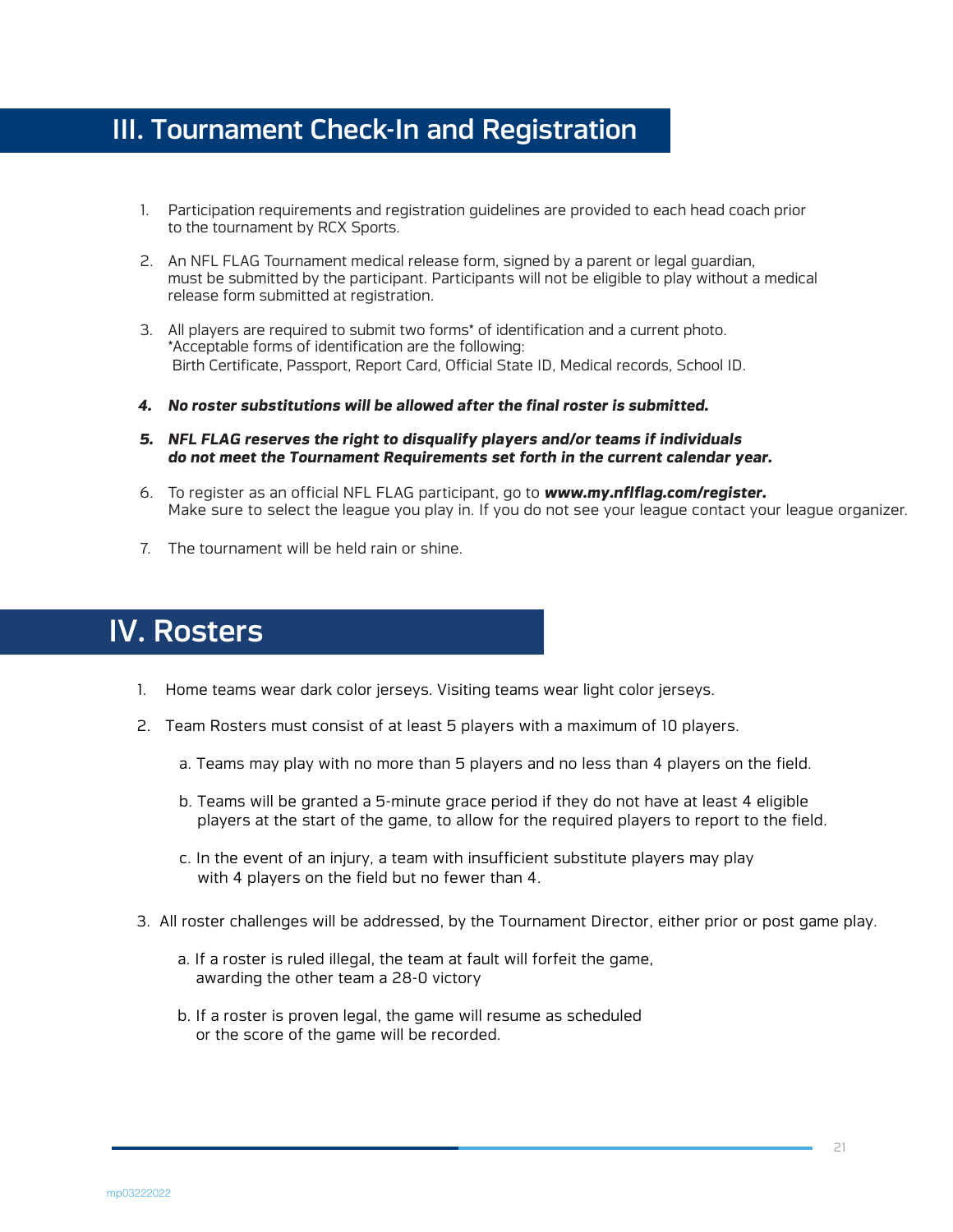# V. Pool Play

- 1. Teams will play a minimum of three games in pool play.
- 2. Teams must start a game with a minimum of five players. In the event of an injury, a team with insufficient substitute players may play with four players on the field but no fewer than four.

### Divisional Tie Breakers

- 1. Two teams tied for one place.
	- a. Head-to-head competition
	- b. Total points allowed during tournament play
	- c. Total points scored during tournament play
	- d. Coin toss
- 2. Three or more teams tied for one place.
	- a. Total points allowed during tournament play
	- b. Total points scored during tournament play
	- c. Coin toss if two teams are still tied. Drawing if three teams are still tied.

### Playoffs and Championship

- 1. Playoff and championship games will be scheduled after pool play results are received and confirmed.
- 2. Playoff rounds are single elimination.
- 3. Divisional playoff seeds are determined by:
	- a. Overall record
	- b. Points allowed
	- c. Points scored
	- d. Coin toss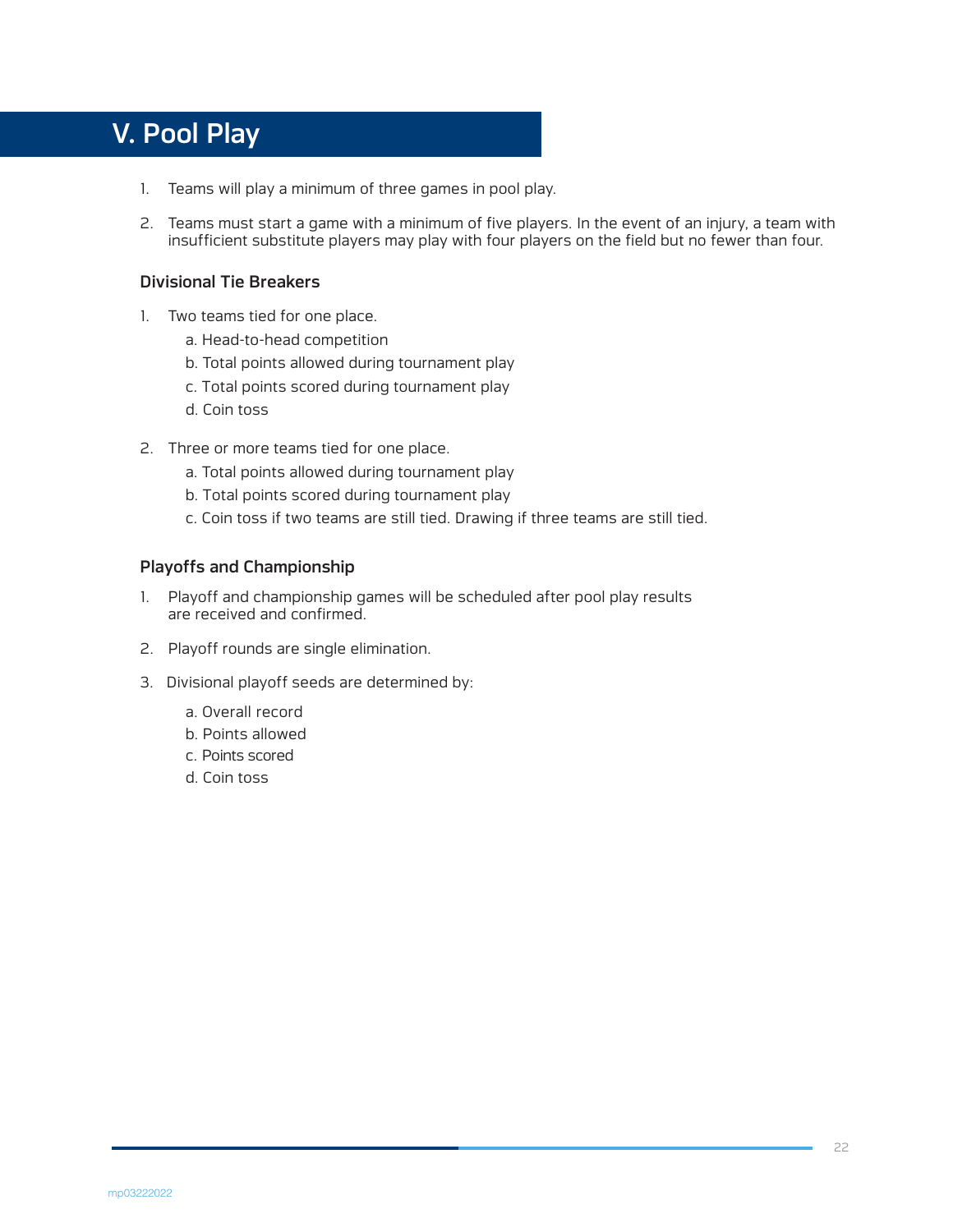# SUPER REGIONAL & REGIONAL TOURNAMENTS

# 2022 Super Regional Tournaments

April 30th Las Vegas Raiders Regional spring

- Open Region Borders
- Played NFL DRAFT weekend

- Open Region Borders
- Played in Birmingham, Ala. in conjunction with World Games

October 29-30th | New Orleans Saints Regional | fall

• Open Region Borders

# 2022 Regional Tournaments

| June 11th    | Tampa Bay Buccaneers Regional    | spring |
|--------------|----------------------------------|--------|
| June 18-19th | New York Jets Regional           | spring |
| June 25th    | Green Bay Packers Regional       | spring |
| June 25th    | Denver Broncos Regional          | spring |
| July 9th     | Detroit Lions Regional           | spring |
| July 17th    | <b>Baltimore Ravens Regional</b> | spring |

| TRD        | Los Angeles Rams Regional        | fall |
|------------|----------------------------------|------|
| TBD        | New England Patriots Regional    | fall |
| TBD        | <b>Cleveland Browns Regional</b> | fall |
| <b>TBD</b> | Washington Commanders Regional   | fall |
| <b>TRD</b> | Philadelphia Eagles Regional     | fall |
| TRD        | <b>Houston Texans Regional</b>   | fall |
| TRN        | Arizona Cardinals Regional       | fall |

# 2022 Tournament Age Divisions

2022 NFL FLAG Approved Age Divisions at NFL FLAG National Championships at Pro Bowl

| 8u        | Birth year 2013 or younger |
|-----------|----------------------------|
| 8u REC    | Birth year 2013 or younger |
| 10u Girls | Birth year 2011 or younger |
| 10u       | Birth year 2011 or younger |
| $10u$ RFC | Birth year 2011 or younger |

| 12u Girls | Birth year 2009 or younger |
|-----------|----------------------------|
| 12u       | Birth year 2009 or younger |
| 12u REC   | Birth year 2009 or younger |
| 14u Girls | Birth year 2007 or younger |
| 14u       | Birth year 2007 or younger |
| 17u Girls | Birth year 2004 or younger |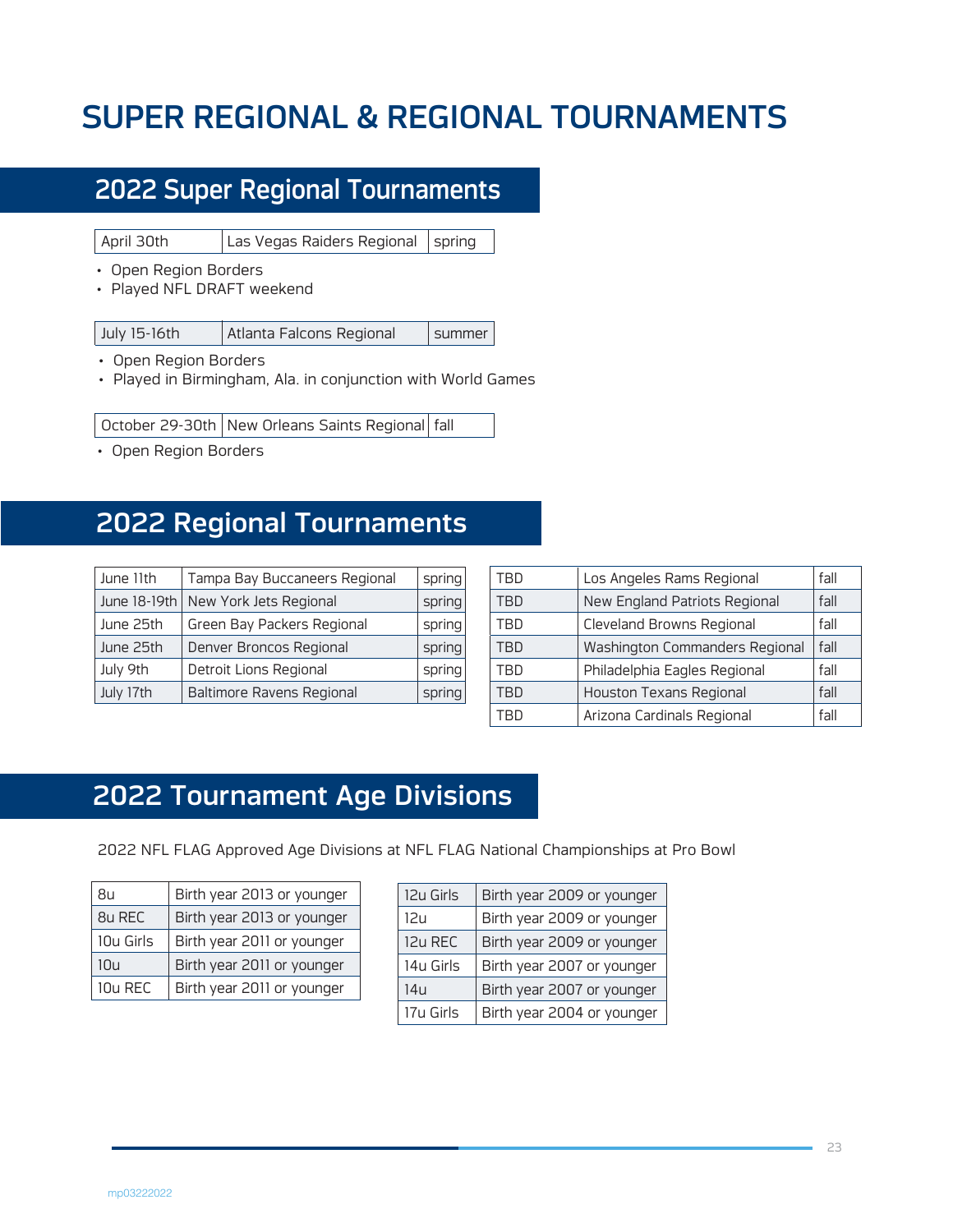# 2022 General Guidelines

- 1. The only way to qualify for NFL FLAG Championships at Pro Bowl is by winning a Regional or Super Regional Tournament.
- 2. All NFL FLAG Tournaments are Stay-to-Play for teams who reside 90 miles from event location.
- 3. Qualified teams will receive a Full Bid entry to NFL FLAG Championships at Pro Bowl.
- 4. NFL FLAG National Rankings will be used to fill spots for the NFL FLAG Championships if qualified teams decide not to redeem their Full Bid entry.
- 5. NFL FLAG Tournament Rulebook will be used.
- 6. All players MUST be registered in and participate in the same NFL FLAG League/Organization in 2022 to be eligible to participate in a NFL FLAG tournament.
- 7. Once a team qualifies, the entire roster and Head Coach is *FINAL.* Edits may not be made to the rosters for the NFL FLAG Championships at Pro Bowl.
- 8. A coach can only be rostered as "Head Coach" for one team in a tournament but can be rostered as an "Assistant Coach" for infinite teams in separate age divisions in the same tournament.
- 9. Qualified teams are not permitted to change age divisions for the NFL FLAG Championships at Pro Bowl.
- 10. Players may only be on one roster. They cannot play in two NFL FLAG Regional Divisions.
- 11. Qualified players are ineligible to attend any other Regional Tournament in any division.
- 12. Once qualified, the Head Coach is ineligible to coach in the SAME division at any other Regional Tournament.
- 13. ONLY participants from an ACTIVE\* NFL FLAG League are permitted to compete in Regional and Super Regional Tournaments. \*An Active League has placed a qualifying order for their League within the last 12 months. Contact info@nflflag.com for questions around an NFL FLAG League's active status.
- 14. NFL FLAG Regional teams will be provided with NFL FLAG jerseys, flags and footballs, for each event, unless otherwise noted.
- 15. REC Divisions Boys & Girls Clubs, YMCA's, JCC's, PAL Programs, Park and Recreational Programs through the Parks System or NFL FLAG Leagues must use same exact team roster from their league games.
- 16. Rosters will be a MAX of 10 players.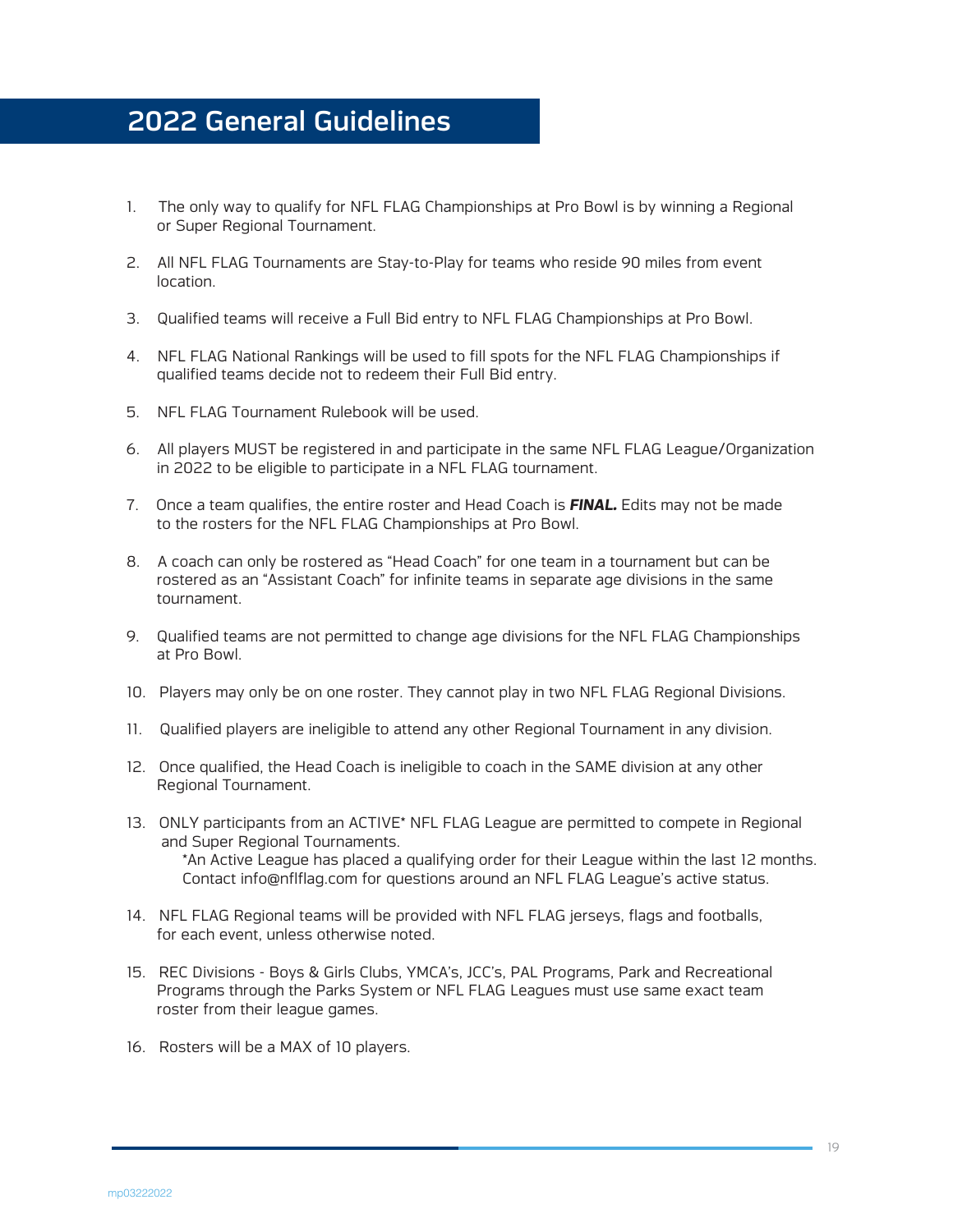# 2022 Regional Tournament Borders

- 1. Teams are only eligible to qualify in their Region, unless competing in a Super Regional.
- 2. Teams may attend more than one Regional Tournament within their Region to qualify.



# 2022 Age/Coach Verification

- 1. Participants must be age verified through the National Sports ID Platform (NSID) prior to the event. On site age verification will not take place under any circumstances.
- 2. All coaches must pass a background check by Players Health (PH) to be eligible to coach.